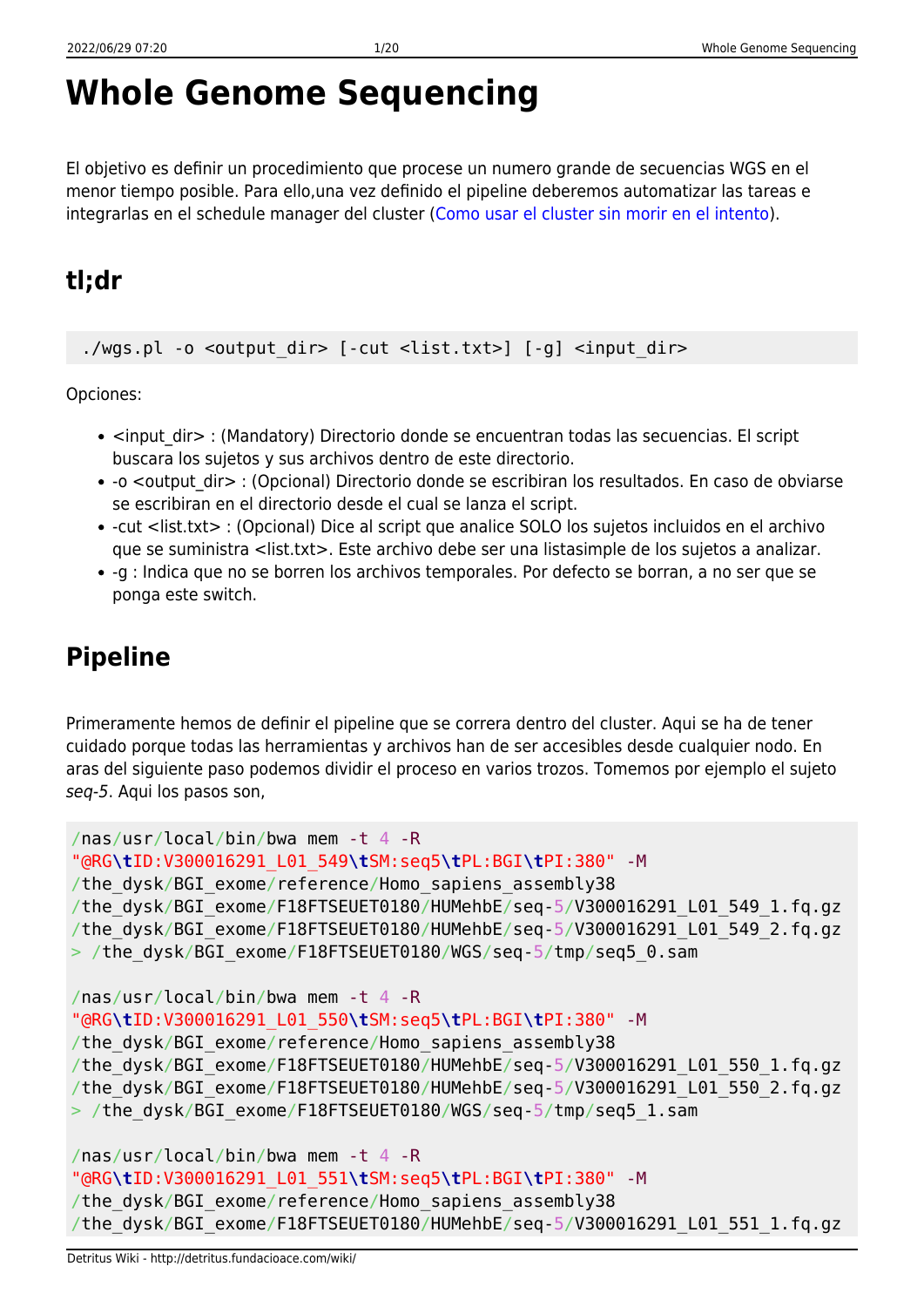```
/the dysk/BGI exome/F18FTSEUET0180/HUMehbE/seq-5/V300016291 L01 551 2.fq.gz
> /the dysk/BGI exome/F18FTSEUET0180/WGS/seq-5/tmp/seq5_2.sam
/nas/usr/local/bin/bwa mem -t 4 -R
"@RG\tID:V300016291_L01_552\tSM:seq5\tPL:BGI\tPI:380" -M
/the dysk/BGI exome/reference/Homo sapiens assembly38
/the_dysk/BGI_exome/F18FTSEUET0180/HUMehbE/seq-5/V300016291_L01_552_1.fq.gz
/the_dysk/BGI_exome/F18FTSEUET0180/HUMehbE/seq-5/V300016291_L01_552_2.fq.gz
> /the dysk/BGI exome/F18FTSEUET0180/WGS/seq-5/tmp/seq5 3.sam
java -Djava.io.tmpdir=/nas/osotolongo/tmp/ -Xmx8g -jar
/nas/usr/local/bin/picard.jar MergeSamFiles
I=/the_dysk/BGI_exome/F18FTSEUET0180/WGS/seq-5/tmp/seq5_0.sam
I=/the_dysk/BGI_exome/F18FTSEUET0180/WGS/seq-5/tmp/seq5_1.sam
I=/the_dysk/BGI_exome/F18FTSEUET0180/WGS/seq-5/tmp/seq5_2.sam
I=/the_dysk/BGI_exome/F18FTSEUET0180/WGS/seq-5/tmp/seq5_3.sam
O=/the_dysk/BGI_exome/F18FTSEUET0180/WGS/seq-5/tmp/seq5.sam
java -Djava.io.tmpdir=/nas/osotolongo/tmp/ -Xmx8g -jar
/nas/usr/local/bin/picard.jar SortSam
I=/the_dysk/BGI_exome/F18FTSEUET0180/WGS/seq-5/tmp/seq5.sam
O=/the_dysk/BGI_exome/F18FTSEUET0180/WGS/seq-5/tmp/seq5_sorted.bam
SORT ORDER=coordinate
/nas/software/samtools/bin/samtools index
/the_dysk/BGI_exome/F18FTSEUET0180/WGS/seq-5/tmp/seq5_sorted.bam
/nas/usr/local/bin/verifyBamID --vcf
/the dysk/BGI exome/reference/hapmap 3.3.hg38.vcf.gz --bam
/the dysk/BGI exome/F18FTSEUET0180/WGS/seq-5/tmp/seq5 sorted.bam --chip-none
--maxDepth 1000 --precise --verbose --ignoreRG --out
/the_dysk/BGI_exome/F18FTSEUET0180/WGS/seq-5/results/seq5_verifybam |& grep
-v "Skipping marker"
java -Djava.io.tmpdir=/nas/osotolongo/tmp/ -Xmx8g -jar
/nas/usr/local/bin/picard.jar ValidateSamFile IGNORE=MATE_NOT_FOUND
IGNORE=MISSING_READ_GROUP IGNORE=RECORD_MISSING_READ_GROUP
I=/the_dysk/BGI_exome/F18FTSEUET0180/WGS/seq-5/tmp/seq5_sorted.bam
java -Djava.io.tmpdir=/nas/osotolongo/tmp/ -Xmx8g -jar
/nas/usr/local/bin/picard.jar MarkDuplicates
I=/the_dysk/BGI_exome/F18FTSEUET0180/WGS/seq-5/tmp/seq5_sorted.bam
O=/the_dysk/BGI_exome/F18FTSEUET0180/WGS/seq-5/tmp/seq5_GATKready.bam
METRICS FILE=/the dysk/BGI exome/F18FTSEUET0180/WGS/seq-5/tmp/seq5 metrics.t
xt QUIET=true MAX_RECORDS_IN_RAM=2000000 ASSUME_SORTED=TRUE
CREATE_INDEX=TRUE
java -jar /nas/usr/local/opt/gatk3/GenomeAnalysisTK.jar -T DepthOfCoverage -
R /the dysk/BGI exome/reference/Homo sapiens assembly38.fasta -nt 1 -ct 10 -
ct 15 -ct 20 -ct 30 --omitDepthOutputAtEachBase --omitIntervalStatistics --
omitLocusTable -L
/the dysk/BGI exome/reference/MGI Exome Capture V5 bis2.bed -I
/the_dysk/BGI_exome/F18FTSEUET0180/WGS/seq-5/tmp/seq5_GATKready.bam -o
/the_dysk/BGI_exome/F18FTSEUET0180/WGS/seq-5/results/seq5_exome_coverage
singularity run --cleanenv -B /nas:/nas -B /the_dysk:/the_dysk
```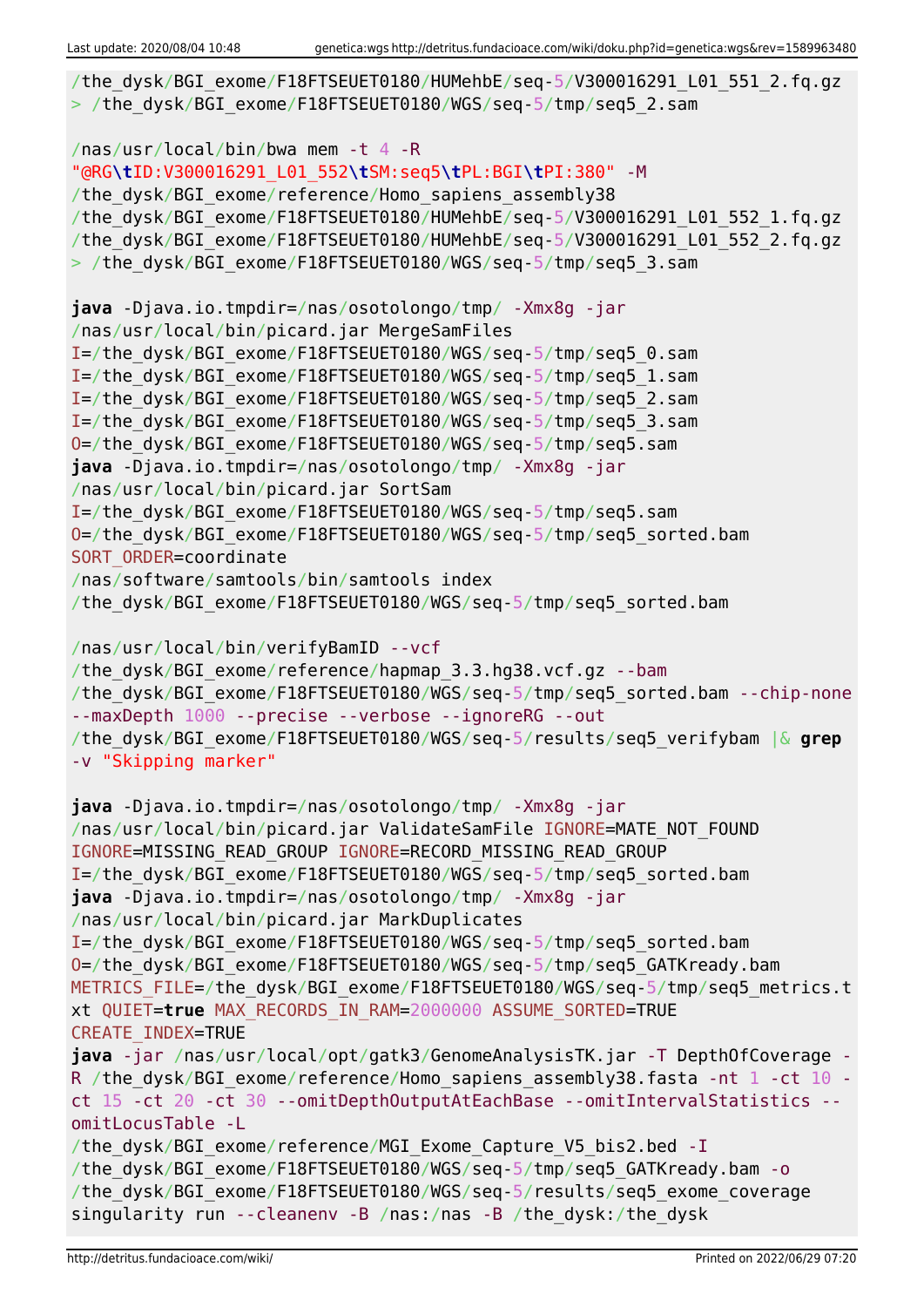/usr/local/bin/gatk4.simg gatk --java-options "- DGATK STACKTRACE ON USER EXCEPTION=true -Xmx16G" BaseRecalibrator -I /the\_dysk/BGI\_exome/F18FTSEUET0180/WGS/seq-5/tmp/seq5\_GATKready.bam -R /the\_dysk/BGI\_exome/reference/Homo\_sapiens\_assembly38.fasta --known-sites /the\_dysk/BGI\_exome/reference/Mills\_and\_1000G\_gold\_standard.indels.hg38.vcf. gz --known-sites /the dysk/BGI exome/reference/dbsnp 146.hg38.vcf.gz -known-sites /the\_dysk/BGI\_exome/reference/1000G\_phase1.snps.high\_confidence.hg38.vcf.gz -O /the dysk/BGI exome/F18FTSEUET0180/WGS/seq-5/tmp/seq5 recal data.table1 singularity run --cleanenv -B /nas:/nas -B /the\_dysk:/the\_dysk /usr/local/bin/gatk4.simg gatk --java-options "- DGATK\_STACKTRACE\_ON\_USER\_EXCEPTION=true -Xmx16G" ApplyBQSR -R /the dysk/BGI exome/reference/Homo sapiens assembly38.fasta -I /the\_dysk/BGI\_exome/F18FTSEUET0180/WGS/seq-5/tmp/seq5\_GATKready.bam -bqsrrecal-file /the\_dysk/BGI\_exome/F18FTSEUET0180/WGS/seq-5/tmp/seq5\_recal\_data.table1 -O /the\_dysk/BGI\_exome/F18FTSEUET0180/WGS/seq-5/results/seq5\_recal.bam singularity run --cleanenv -B /nas:/nas -B /the\_dysk:/the\_dysk /usr/local/bin/gatk4.simg gatk --java-options "- DGATK STACKTRACE ON USER EXCEPTION=true -Xmx16G" AnalyzeCovariates -bqsr /the dysk/BGI exome/F18FTSEUET0180/WGS/seq-5/tmp/seq5\_recal\_data.table1 -plots /the dysk/BGI exome/F18FTSEUET0180/WGS/seq-5/results/seq5 AnalyzeCovariates. pdf singularity run --cleanenv -B /nas:/nas -B /the\_dysk:/the\_dysk /usr/local/bin/gatk4.simg gatk --java-options "- DGATK STACKTRACE ON USER EXCEPTION=true -Xmx16G" BaseRecalibrator -I /the dysk/BGI exome/F18FTSEUET0180/WGS/seq-5/results/seq5 recal.bam -R /the dysk/BGI exome/reference/Homo sapiens assembly38.fasta --known-sites /the\_dysk/BGI\_exome/reference/Mills\_and\_1000G\_gold\_standard.indels.hg38.vcf. gz --known-sites /the dysk/BGI exome/reference/dbsnp 146.hg38.vcf.gz -known-sites /the\_dysk/BGI\_exome/reference/1000G\_phase1.snps.high\_confidence.hg38.vcf.gz -O /the dysk/BGI exome/F18FTSEUET0180/WGS/seq-5/tmp/seq5 recal data.table2 singularity run --cleanenv -B /nas:/nas -B /the\_dysk:/the\_dysk /usr/local/bin/gatk4.simg gatk --java-options "- DGATK STACKTRACE ON USER EXCEPTION=true -Xmx16G" AnalyzeCovariates -before /the dysk/BGI exome/F18FTSEUET0180/WGS/seq-5/tmp/seq5 recal data.table1 after /the\_dysk/BGI\_exome/F18FTSEUET0180/WGS/seq-5/tmp/seq5\_recal\_data.table2 plots /the\_dysk/BGI\_exome/F18FTSEUET0180/WGS/seq-5/results/seq5\_beforeafter-plots.pdf singularity run --cleanenv -B /nas:/nas -B /the\_dysk:/the\_dysk /usr/local/bin/gatk4.simg gatk --java-options "- DGATK STACKTRACE ON USER EXCEPTION=true -Xmx16G" HaplotypeCaller -R /the dysk/BGI exome/reference/Homo sapiens assembly38.fasta -I /the\_dysk/BGI\_exome/F18FTSEUET0180/WGS/seq-5/results/seq5\_recal.bam -ERC GVCF --dbsnp /the\_dysk/BGI\_exome/reference/dbsnp\_146.hg38.vcf.gz -O /the\_dysk/BGI\_exome/F18FTSEUET0180/WGS/seq-5/results/seq5\_raw.snps.indels.g. vcf.gz singularity run --cleanenv -B /nas:/nas -B /the\_dysk:/the\_dysk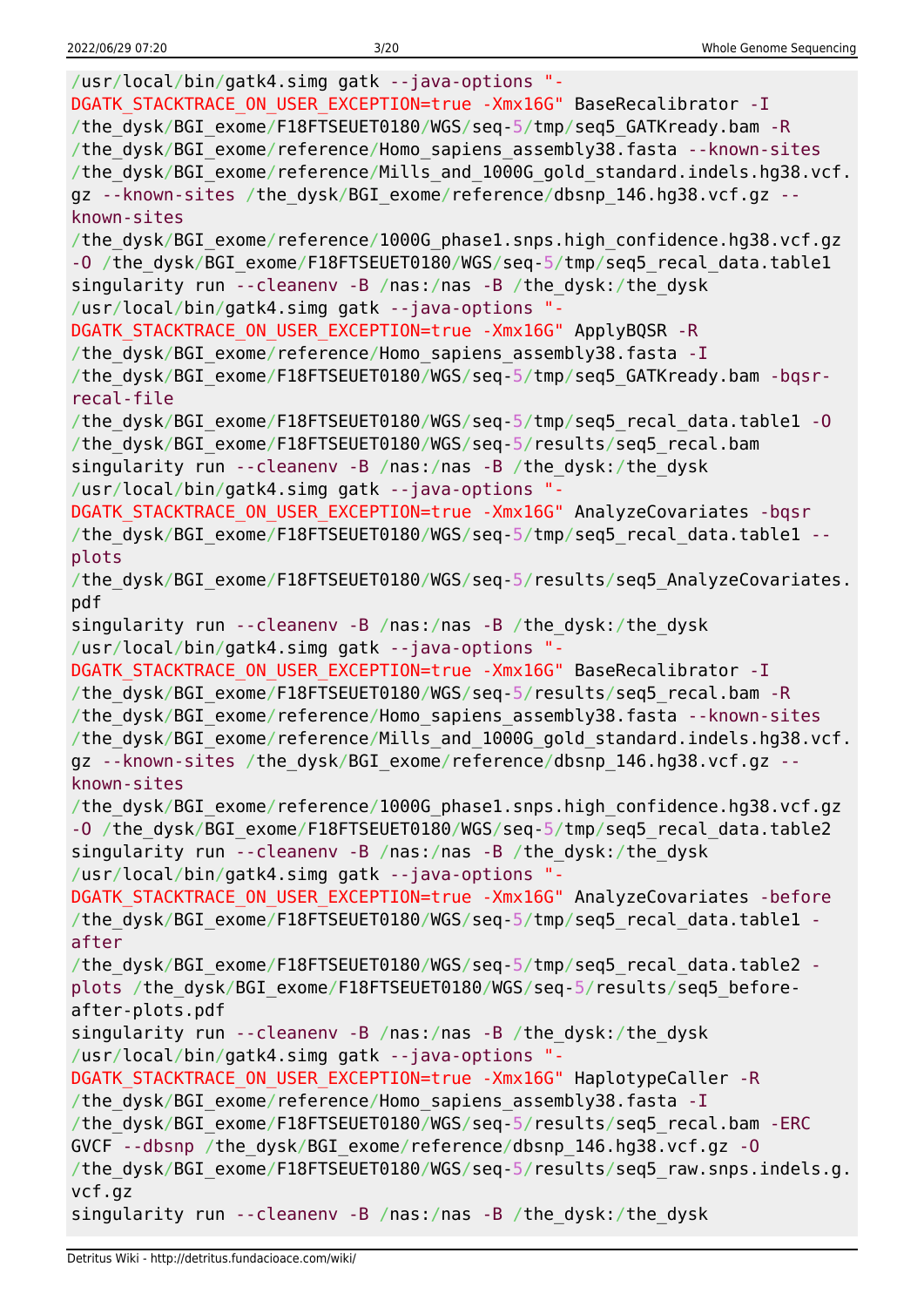```
/usr/local/bin/gatk4.simg gatk --java-options "-
DGATK STACKTRACE ON USER EXCEPTION=true -Xmx16G -XX:+UseConcMarkSweepGC"
VariantEval -R /the dysk/BGI exome/reference/Homo sapiens assembly38.fasta -
L /the dysk/BGI exome/reference/MGI Exome Capture V5 bis2.bed -D
/the_dysk/BGI_exome/reference/dbsnp_146.hg38.vcf.gz -O
/the dysk/BGI exome/F18FTSEUET0180/WGS/seq-5/results/seq5 eval.gatkreport --
eval
/the dysk/BGI exome/F18FTSEUET0180/WGS/seq-5/results/seq5 raw.snps.indels.g.
vcf.gz
```
Este pipeline se ha dividido en varios bloques que dependen unos de otros. Los 4 primeros son independientes y se pueden correr en paralelo. El numero 5 depende de la terminacion de los 4 primeros. Los bloques 6 y 7 dependen del numero 5 pero pueden correrse independientemente.

### **Paralelizacion**

El montaje correcto del pipeline permite la paralelizacioen del procediemiento dentro de cada secuenciacion, pero ademas, debe paralelizarse el procedimientp total. Es decir, cadda sujeto debe correr en paralelo a los demas. Para ello basta crear un sistema de dependencias como el que se muestra en la figura.

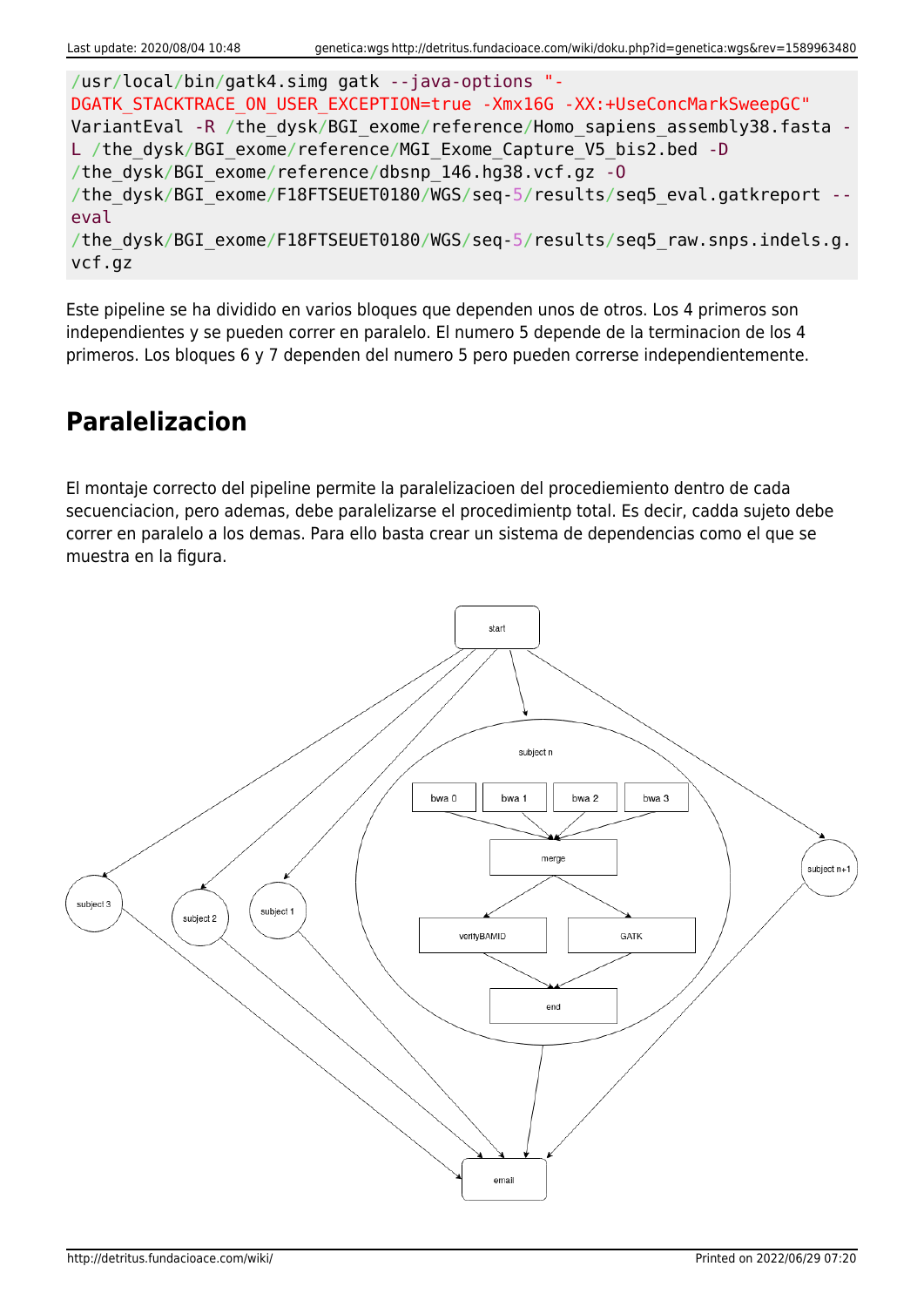Entonces, una vez definido el pipeline, la secuencia de ejecucion de cada trozo y el modo de paralelizacion seria sencillo definir el flujo de ejecucion si supieramos que archivos iniciales debe cargar cada ejecucion inicial (los bwa).

# **Parsing**

Lo primero que ddebemos saber es que el directorio de input esta compuesto por una lista de subdirectorios cada uno perteneciente a un sujeto distinto.

```
[osotolongo@detritus HUMehbE]$ pwd
/the_dysk/BGI_exome/F18FTSEUET0180/HUMehbE
[osotolongo@detritus HUMehbE]$ ls
BGI Data List F18FTSEUET0180 filled.pdf md5sum.check
seq-1 seq-11 seq-13 seq-15 seq-17 seq-19 seq-20 seq-22 seq-24
seq-26 seq-28 seq-4 seq-6 seq-8
BGI Sequencing Analysis Report F18FTSEUET0180 HUMehbE.pdf md5sum.txt
seq-10 seq-12 seq-14 seq-16 seq-18 seq-2 seq-21 seq-23 seq-25
seq-27 seq-3 seq-5 seq-7 seq-9
```
Para cada sujeto hay una lista de ocho archivos que deben parearse segun el nombre de archivo.

[osotolongo@detritus HUMehbE]\$ ls seq-5/ V300016291\_L01\_549\_1.fq.gz V300016291\_L01\_550\_1.fq.gz V300016291\_L01\_551\_1.fq.gz V300016291\_L01\_552\_1.fq.gz V300016291\_L01\_549\_2.fq.gz V300016291\_L01\_550\_2.fq.gz V300016291\_L01\_551\_2.fq.gz V300016291\_L01\_552\_2.fq.gz

En este ejemplo deben parearse,

- V300016291\_L01\_549\_1.fq.gz y V300016291\_L01\_549\_2.fq.gz
- V300016291 L01 550 1.fq.gz y V300016291 L01 550 2.fq.gz
- V300016291 L01 551 1.fq.gz y V300016291 L01 551 2.fq.gz
- V300016291\_L01\_552\_1.fq.gz y V300016291\_L01\_552\_2.fq.gz

asi que la estructura a seguir es bastante clara. No obstante a que los nombres de archivo varian entre sujetos, siguen la misma estructura.

```
[osotolongo@detritus HUMehbE]$ ls seq-10
V300016281_L01_553_1.fq.gz V300016281_L01_554_1.fq.gz
V300016281_L01_555_1.fq.gz V300016281_L01_556_1.fq.gz
V300016281_L01_553_2.fq.gz V300016281_L01_554_2.fq.gz
V300016281_L01_555_2.fq.gz V300016281_L01_556_2.fq.gz
```
Lo que voy hacer entonces es definir un hash donde se quarda la informacion relativa a cada sujeto (incluidos los patrones en los archivos originales) y a partir de ahi construir los scripts.

Veamos, primero leo el input dir

my  $\frac{1}{2}$  src\_dir = [shift;](http://perldoc.perl.org/functions/shift.html)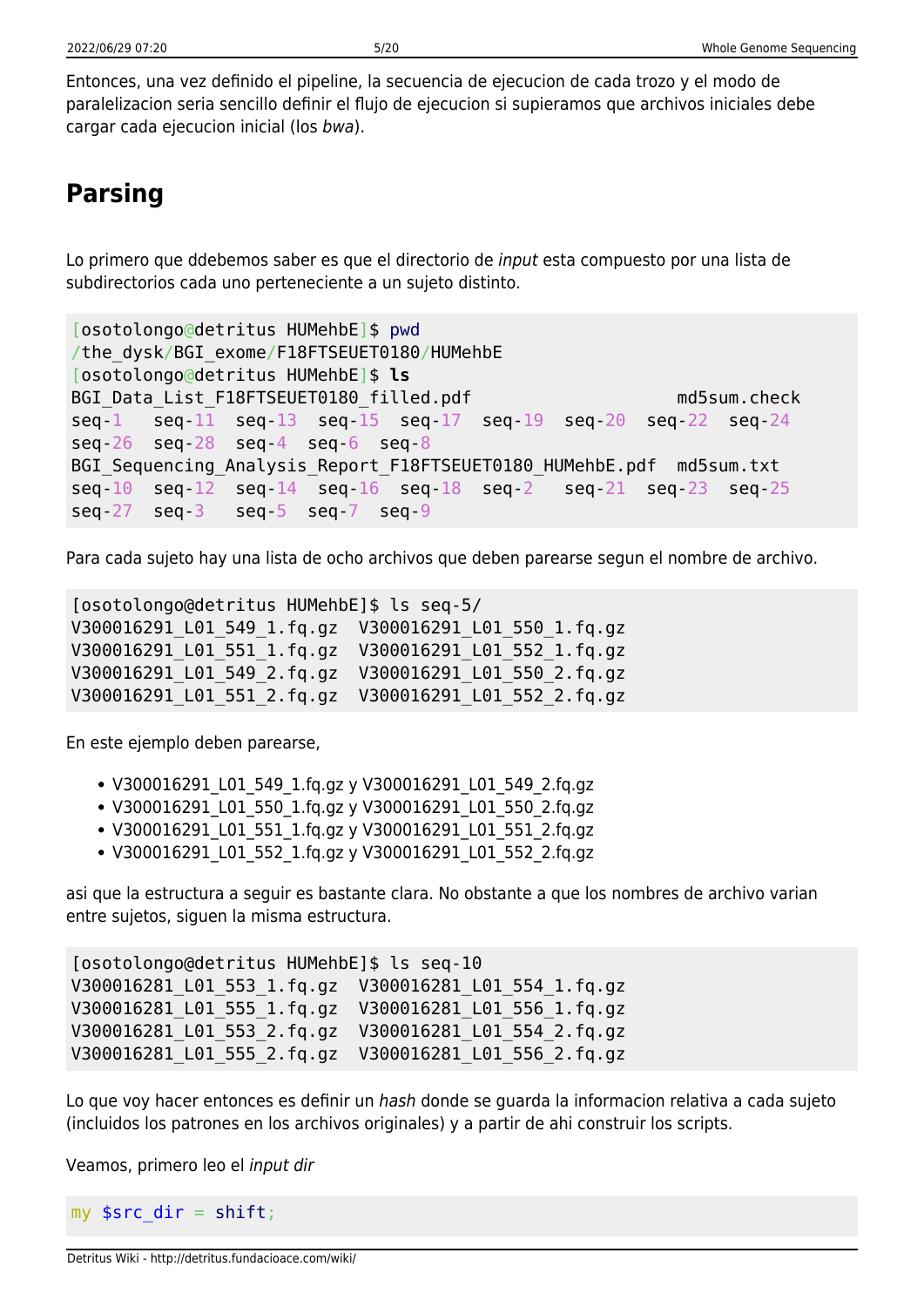```
ssrc dir =~ s/\/$//;
my $find_rule = File::Find::Rule->new;
my @ppaths = $find rule->maxdepth(1)->directory->in(%src dir);\alphagrep {!/$src dir$/} \alpha (appaths;
map { /.*\/(.*)?$/ => $ } @ppaths;
my %finfo;
my %lpaths;
```
luego, en dependencia de las opciones puedo reducir la lista o no,

```
if($cfile && -e $cfile && -f $cfile){
           my Qcuts = read file scfile;
            chomp @cuts;
            foreach my $cut (@cuts){
                        if(grep {/$cut/} %ltpaths){
                                  $lpaths{math;
and the state of the state of the state of the state of the state of the state of the state of the state of the
 }
}else{
           \lambdalpaths = \lambdaltpaths;
}
```
y ahora lleno el hash de datos,

```
foreach my $pollo (sort keys %lpaths){
           opendir PD, $lpaths{$pollo} or next;
          my grep { |}/^{\wedge}\. /readdir PD;
           #$finfo{$pollo}{'name'} = $pollo;
          $finfo{$pollo}{'vab} = $lpaths{$pollo}$; foreach my $fq (@fqs) {
                    $ = $fg;my \text{Gids} = \text{V}(\dagger^*) \left( \frac{d^*?}{d^*?} \right) \left( \frac{d^*?}{d^*?} \right) \cdot \text{d}\cdot\text{fq}\cdot\text{qz}\right);$finfo{}$pollo{}' (fq name' } = 'V'.$ids[0].' L'.$ids[1];
                     push @{ $finfo{$pollo}{'fq_list'} }, $ids[2];
 }
}
```
### **Programatic tree**

[Ya casi esta, ahora por cada sujeto guardado pueden definirse los primeros 4 procesos,](#page--1-0)

```
for (my $i=0; $i<4; $i++}{
        my $fqid = $finfo{$pollo}{'rq list'}[2*si]; my $orderfile = $outdir.'/bwa_'.$pollo.'_'.$i.'.sh';
         open ORD, ">$orderfile" or die "Couldnt create file";
         print ORD '#!/bin/bash'."\n";
         print ORD '#SBATCH -J sam_'.$pollo."\n";
         print ORD '#SBATCH --time=24:0:0'."\n";
```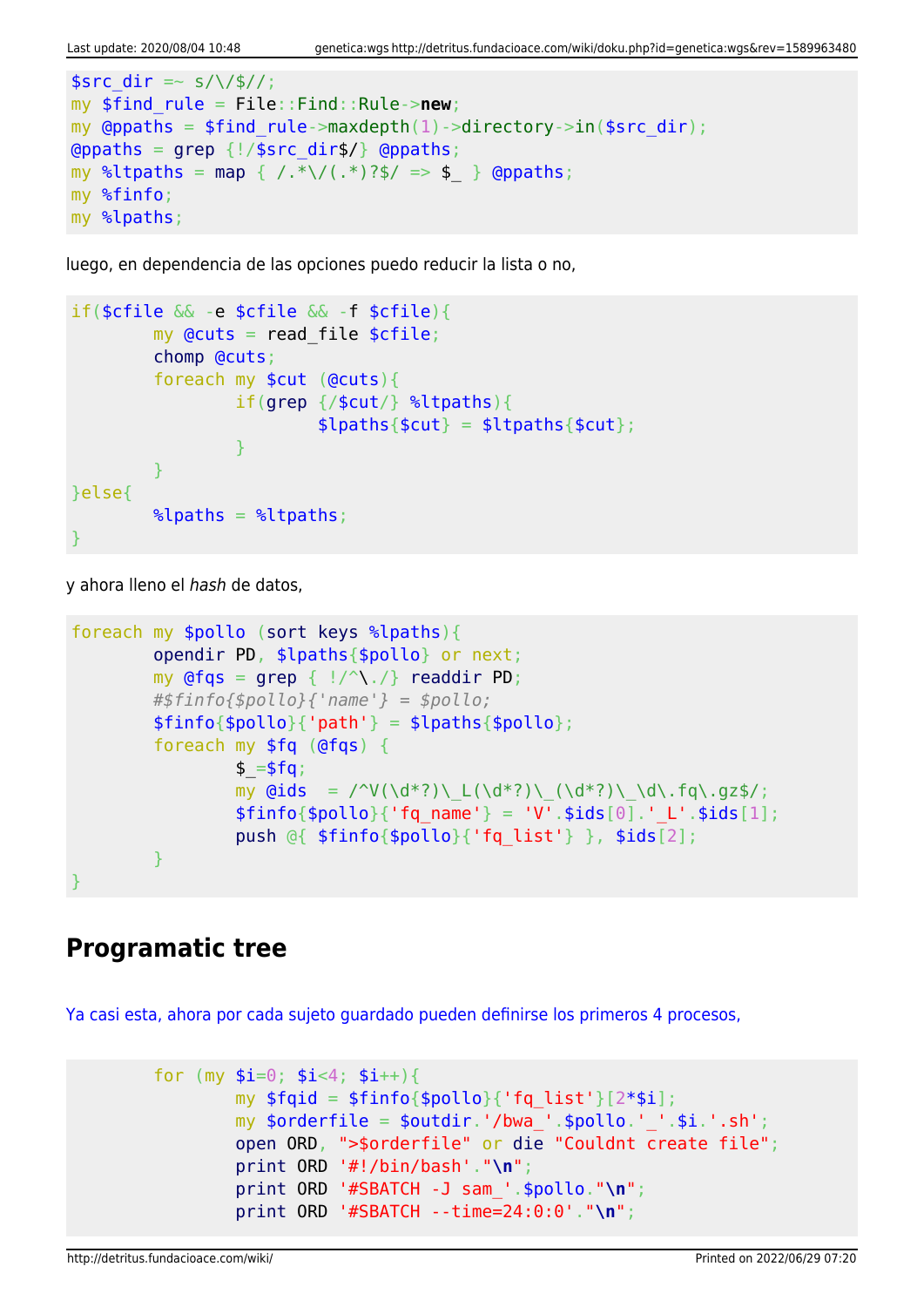```
 print ORD '#SBATCH -o '.$outdir.'/bwa_'.$pollo.'-%j'."\n";
                 print ORD '#SBATCH -c 8'."\n";
                 print ORD '#SBATCH --mem-per-cpu=4G'."\n";
                 print ORD '#SBATCH -p fast'."\n";
                 print ORD '#SBATCH --mail-
type=FAIL,TIME_LIMIT,STAGE_OUT'."\n"; #no quieres que te mande email de todo
                 print ORD '#SBATCH --mail-user='."$ENV{'USER'}\n";
                 print ORD $bwa.' mem -t 4 -R
"@RG\tID:'.$finfo{$pollo}{'fq_name'}.'_'.$fqid.'\tSM:'.$pname.'\tPL:BGI\tPI:
380" -M '.$ref_dir.'/Homo_sapiens_assembly38
'.$finfo{$pollo}{'path'}.'/'.$finfo{$pollo}{'fq_name'}.'_'.$fqid.'_1.fq.qz
'.$finfo{$pollo}{'path'}.'/'.$finfo{$pollo}{'fq_name'}.'_'.$fqid.'_2.fq.gz >
'.$tmpdir.'/'.$pname.' '.$i.'.sam';
                 print ORD "\n";
                 close ORD;
                $gsconv = 'I='. $tmpdir.'/'.$pname.''.§i.'sim'. system("sbatch $orderfile");
 }
```
[El numero 5 se hace que dependa de estos 4,](#page--1-0)

```
my \text{sortederfile} = \text{south}.'/merge '.\text{spollo}.'.sh';
         open ORD, ">$orderfile";
         print ORD '#!/bin/bash'."\n";
         print ORD '#SBATCH -J sam_'.$pollo."\n";
         print ORD '#SBATCH -p fast'."\n";
         print ORD '#SBATCH -o '.$outdir.'/merge_'.$pollo.'-%j'."\n";
         print ORD '#SBATCH -c 8'."\n";
         print ORD '#SBATCH --mem-per-cpu=4G'."\n";
         print ORD '#SBATCH -p fast'."\n";
         print ORD '#SBATCH --mail-type=FAIL,TIME_LIMIT,STAGE_OUT'."\n"; #no
quieres que te mande email de todo
         print ORD '#SBATCH --mail-user='."$ENV{'USER'}\n";
        print ORD $picard.' MergeSamFiles '.$gsconv.'
O='.$tmpdir.'/'.$pname.'.sam'."\n";
         print ORD $picard.' SortSam I='.$tmpdir.'/'.$pname.'.sam
O='.$tmpdir.'/'.$pname.'_sorted.bam SORT_ORDER=coordinate'."\n";
        print ORD $samtools.' index '.$tmpdir.'/'.$pname.' sorted.bam'."\n";
         close ORD;
         my $order = 'sbatch --dependency=singleton '.$orderfile;
        my \text{$\mathfrak{su}$jobid} = \text{$\mathfrak{so}rder$};split ' ', $ujobid )[-1 ];
```
[El 6 y el 7 dependen del 5,](#page--1-0)

```
$orderfile = $outdir.'/verify'.spollo.'.sh'; open ORD, ">$orderfile";
 print ORD '#!/bin/bash'."\n";
```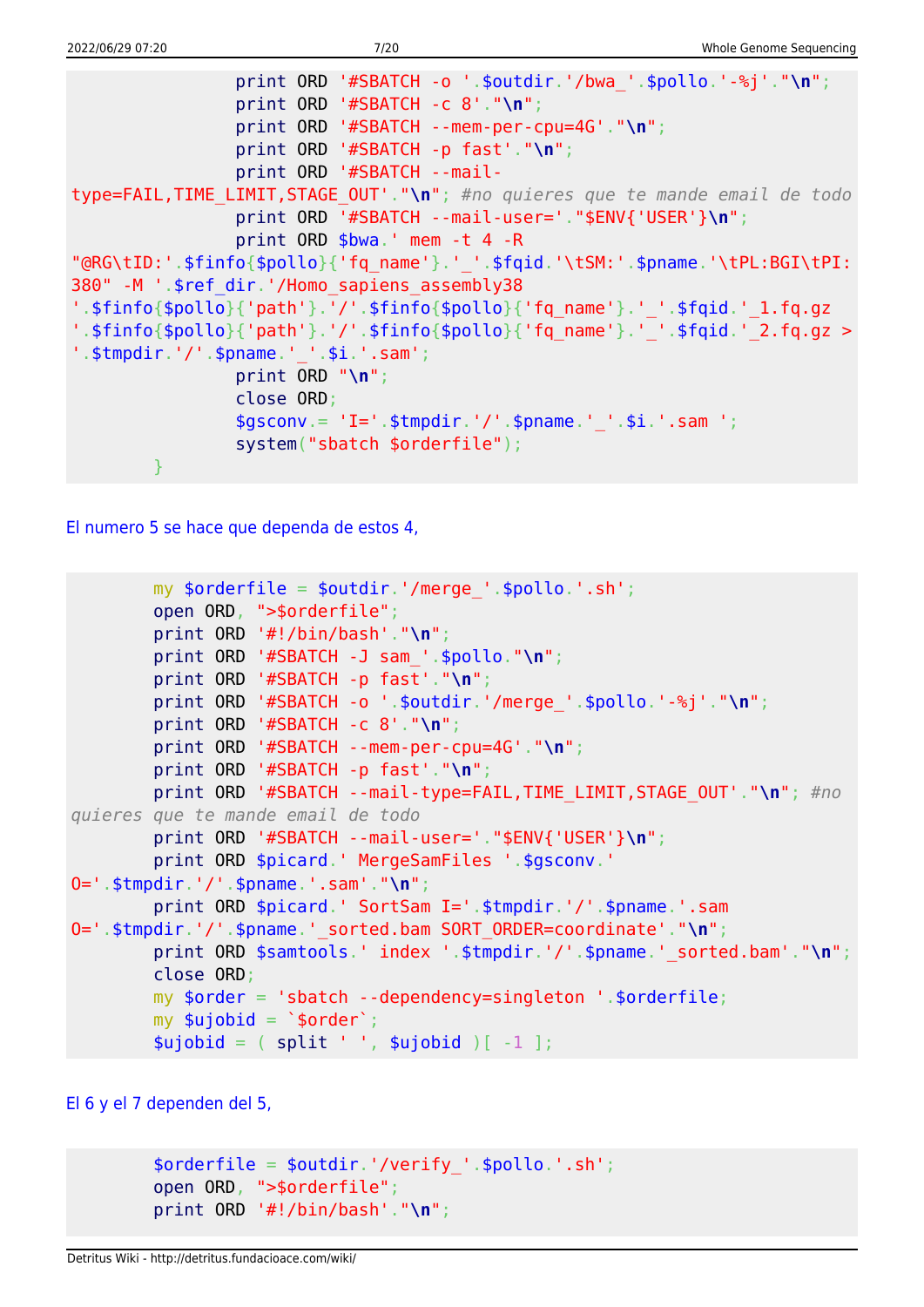```
 print ORD '#SBATCH -J verify_'.$pollo."\n";
         print ORD '#SBATCH -p fast'."\n";
         print ORD '#SBATCH -o '.$outdir.'/verify_'.$pollo.'-%j'."\n";
         print ORD '#SBATCH -c 4'."\n";
         print ORD '#SBATCH --mem-per-cpu=4G'."\n";
         print ORD '#SBATCH -p fast'."\n";
         print ORD '#SBATCH --mail-type=FAIL,TIME_LIMIT,STAGE_OUT'."\n"; #no
quieres que te mande email de todo
         print ORD '#SBATCH --mail-user='."$ENV{'USER'}\n";
        print ORD $verifybamib. ' --vcf '.$ref dir.'/hapmap 3.3.hg38.vcf.gz
--bam '.$tmpdir.'/'.$pname.'_sorted.bam --chip-none --maxDepth 1000 --
precise --verbose --ignoreRG --out '.$resdir.'/'.$pname.'_verifybam |& grep
-v "Skipping marker"'."\n";
         close ORD;
         $order = 'sbatch --dependency=afterok:'.$ujobid.' '.$orderfile;
        my $jobid = '$order';split ' ', $jobid )[-1 ]; push @jobids, $jobid;
         $orderfile = $outdir.'/validate_'.$pollo.'.sh';
         open ORD, ">$orderfile";
         print ORD '#!/bin/bash'."\n";
        print ORD '#SBATCH -J validate '.$pollo."\n";
         print ORD '#SBATCH -p fast'."\n";
         print ORD '#SBATCH -o '.$outdir.'/validate_'.$pollo.'-%j'."\n";
         print ORD '#SBATCH -c 12'."\n";
         print ORD '#SBATCH --mem-per-cpu=4G'."\n";
         print ORD '#SBATCH -p fast'."\n";
        print ORD '#SBATCH --mail-type=FAIL, TIME LIMIT, STAGE_OUT'."\n"; #no
quieres que te mande email de todo
        print ORD '#SBATCH --mail-user='."$ENV{'USER'}\n";
        print ORD $picard.' ValidateSamFile IGNORE=MATE NOT FOUND
IGNORE=MISSING_READ_GROUP IGNORE=RECORD_MISSING_READ_GROUP
I=' .$tmpdir.'/'.$pname.' sorted.bam'."\n" print ORD $picard.' MarkDuplicates
I='.$tmpdir.'/'.$pname.' sorted.bam 0='.$tmpdir.'/'.$pname.' GATKready.bam
METRICS FILE='.$resdir.'/'.$pname.' metrics.txt QUIET=true
MAX RECORDS IN RAM=2000000 ASSUME SORTED=TRUE CREATE INDEX=TRUE'."\n";
         print ORD $gatk3.' -T DepthOfCoverage -R
'.$ref dir.'/Homo sapiens_assembly38.fasta -nt 1 -ct 10 -ct 15 -ct 20 -ct 30
--omitDepthOutputAtEachBase --omitIntervalStatistics --omitLocusTable -L
'.$ref dir.'/MGI Exome Capture V5 bis2.bed -I
'.$tmpdir.'/'.$pname.'_GATKready.bam -o
'.$resdir.'/'.$pname.' exome coverage'."\n";
         print ORD $gatk4.' BaseRecalibrator -I
'.$tmpdir.'/'.$pname.' GATKready.bam -R
'.$ref dir.'/Homo sapiens assembly38.fasta --known-sites
'.$ref dir.'/Mills and 1000G gold standard.indels.hg38.vcf.gz --known-sites
'.$ref_dir.'/dbsnp_146.hg38.vcf.gz --known-sites
'.$ref_dir.'/1000G_phase1.snps.high_confidence.hg38.vcf.gz -O
'.$resdir.'/'.$pname.' recal data.table1'."\n";
```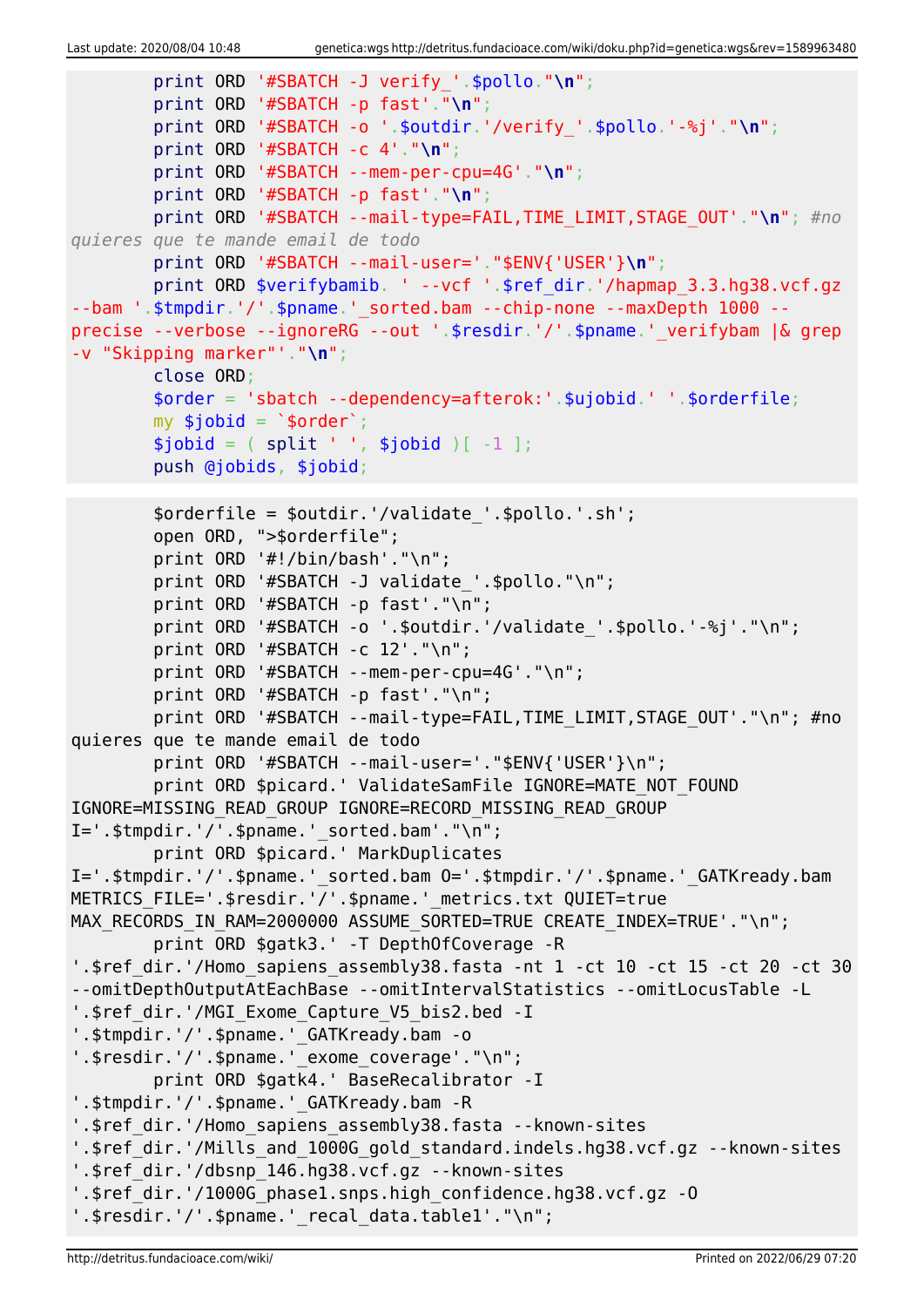```
 print ORD $gatk4.' ApplyBQSR -R
'.$ref dir.'/Homo sapiens assembly38.fasta -I
'.$tmpdir.'/'.$pname.' GATKready.bam -bqsr-recal-file
'.$resdir.'/'.$pname.' recal data.table1 -0
'.$resdir.'/'.$pname.'_recal.bam'."\n";
         print ORD $gatk4.' AnalyzeCovariates -bqsr
'.$resdir.'/'.$pname.'_recal_data.table1 --plots
'.$resdir.'/'.$pname.' AnalyzeCovariates.pdf'."\n";
         print ORD $gatk4.' BaseRecalibrator -I
'.$resdir.'/'.$pname.' recal.bam -R
'.$ref dir.'/Homo sapiens assembly38.fasta --known-sites
'.$ref dir.'/Mills and 1000G gold standard.indels.hg38.vcf.gz --known-sites
'.$ref_dir.'/dbsnp_146.hg38.vcf.gz --known-sites
'.$ref_dir.'/1000G_phase1.snps.high_confidence.hg38.vcf.gz -O
'.$resdir.'/'.$pname.' recal data.table2'."\n";
         print ORD $gatk4.' AnalyzeCovariates -before
'.$resdir.'/'.$pname.'_recal_data.table1 -after
'.$resdir.'/'.$pname.' recal data.table2 -plots
'.$resdir.'/'.$pname.' before-after-plots.pdf'."\n";
         print ORD $gatk4.' HaplotypeCaller -R
'.$ref dir.'/Homo sapiens assembly38.fasta -I
'.$resdir.'/'.$pname.'_recal.bam -ERC GVCF --dbsnp
'.$ref_dir.'/dbsnp_146.hg38.vcf.gz -O
'.$resdir.'/'.$pname.'_raw.snps.indels.g.vcf.gz'."\n";
         print ORD $gatk4_l.' VariantEval -R
'.$ref_dir.'/Homo_sapiens_assembly38.fasta -L
'.$ref_dir.'/MGI_Exome_Capture_V5_bis2.bed -D
'.$ref_dir.'/dbsnp_146.hg38.vcf.gz -O '.$resdir.'/'.$pname.'_eval.gatkreport
--eval '.$resdir.'/'.$pname.' raw.snps.indels.g.vcf.gz'."\n";
         close ORD;
         $order = 'sbatch --dependency=afterok:'.$ujobid.' '.$orderfile;
        $jobid = 'sorder';$jobid = ( split ' ', $jobid )[-1 ]; push @jobids, $jobid;
```
[y por ultimo, hay un proceso que depende de que terminen todos los demas \(TODOS\) y lo que hace](#page--1-0) [es limpiar los archivos temporales y enviar un email de finalizacion,](#page--1-0)

```
my $orderfile = $outdir.'/wqs end.sh';
open ORD, ">$orderfile";
print ORD '#!/bin/bash'."\n";
print ORD '#SBATCH -J wgs_end'."\n";
print ORD '#SBATCH --mail-type=END'."\n"; #email cuando termine o falle
print ORD '#SBATCH --mail-user='."$ENV{'USER'}\n";
print ORD '#SBATCH -o '.$outdir.'/wgs_end-%j'."\n";
unless ($debug){
         print ORD "rm -rf $w_dir/*/tmp\n";
}else{
         print ORD ":\n";
}
```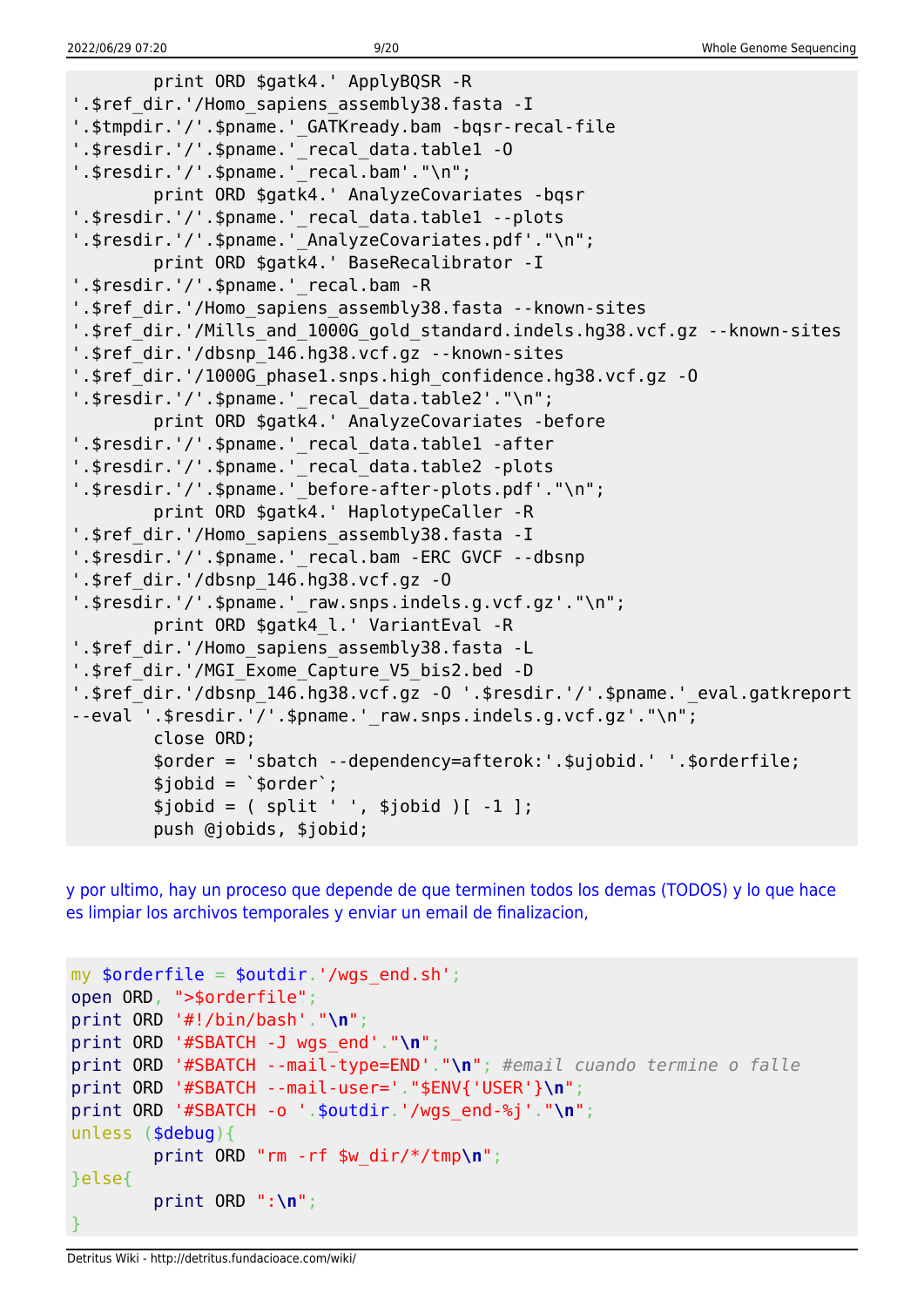```
close ORD:
my $sjobs = join(',',@jobids);
my $order = 'sbatch --depend=afterok:'.$sjobs.' '.$orderfile;
print "$order\n";
exec(<code>border)</code>;
```
La magia completa agui, en menos de 200 lineas

#### wgs.pl

```
#!/usr/bin/perl
# Copyright 2020 O. Sotolongo <asqwerty@gmail.com>
## This program is free software; you can redistribute it and/or modify
# it under the terms of the GNU General Public License as published by
# the Free Software Foundation; either version 2 of the License, or
# (at your option) any later version.
## This program is distributed in the hope that it will be useful,
# but WITHOUT ANY WARRANTY; without even the implied warranty of
# MERCHANTABILITY or FITNESS FOR A PARTICULAR PURPOSE. See the
# GNU General Public License for more details.
use strict; use warnings;
use File:: Find:: Rule;
use File::Slurp qw(read file);use Data::Dump qw(dump);
################### rellenar los paths sistema ###################
mv $ref dir = '/the dvsk/BGI exome/reference':
my $bwa ='/nas/usr/local/bin/bwa';
#my $picard = 'java -jar /nas/usr/local/bin/picard.jar';
my $picard = 'java -Djava.io.tmpdir=/nas/'.$ENV{'USER'}.'/tmp/ -Xmx8q -
jar /nas/usr/local/bin/picard.jar';
my $samtools = '/nas/software/samtools/bin/samtools';
my $verifybamib = '/nas/usr/local/bin/verifyBamID';
my $gatk3 = 'java -jar /nas/usr/local/opt/gatk3/GenomeAnalysisTK.jar';#my $gatk4 = '/nas/usr/local/opt/gatk4/gatk --java-options "-
DGATK STACKTRACE ON USER EXCEPTION=true -Xmx16G"';
\#my $gatk4 l = '/nas/usr/local/opt/gatk4/gatk --java-options "-
DGATK STACKTRACE ON USER EXCEPTION=true -Xmx16G -Xmx16G -
XX:+UseConcMarkSweepGC"';
my $gatk4 = 'singularity run --cleanenv -B /nas:/nas -B/the dysk:/the dysk /usr/local/bin/gatk4.simg gatk --java-options "-
DGATK STACKTRACE ON USER EXCEPTION=true -Xmx16G"';
my $gatk4 \, l = 'singularity run --cleanenv -B /nas:/nas -B
```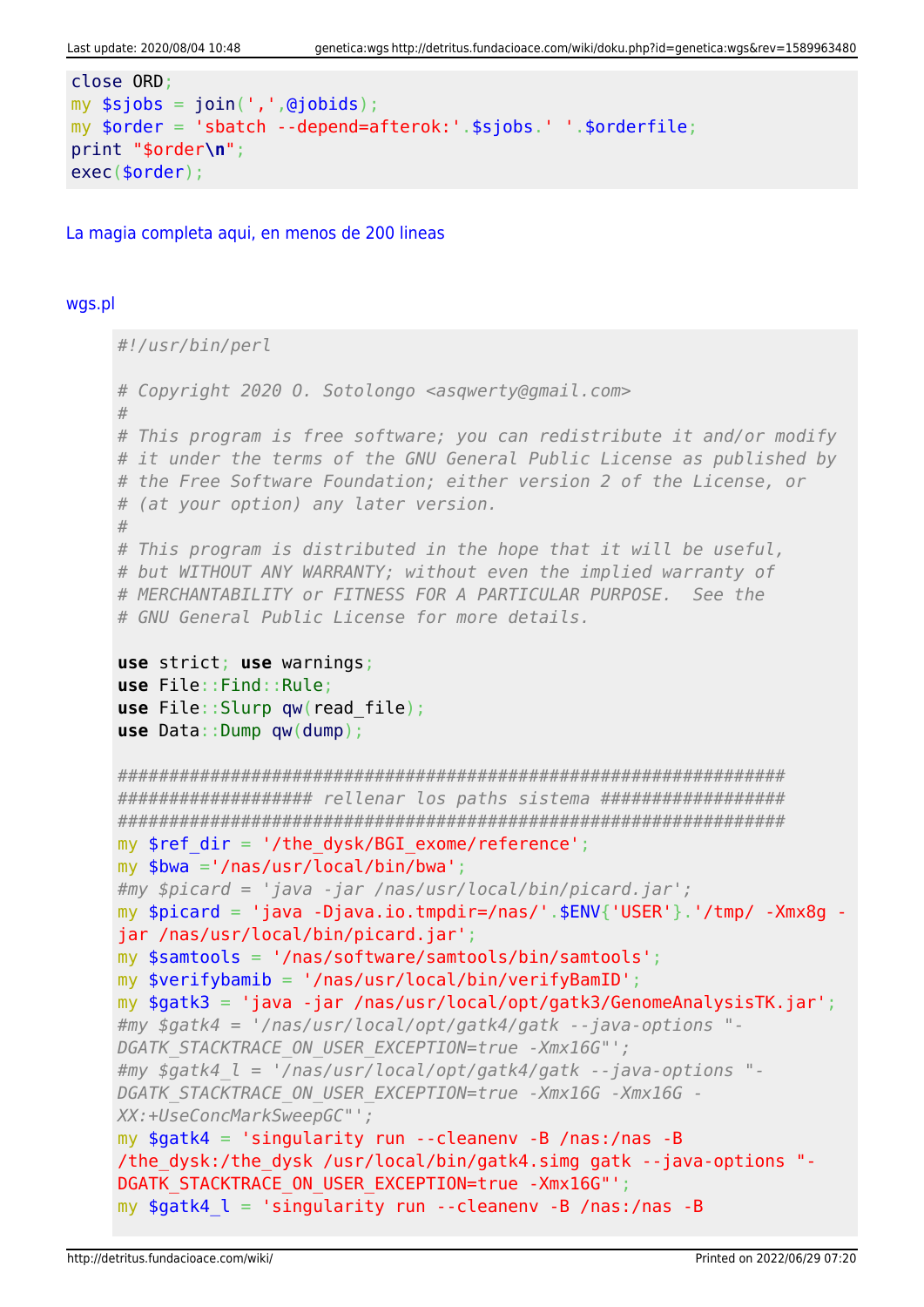```
/the dysk:/the dysk /usr/local/bin/gatk4.simg gatk --java-options "-
DGATK STACKTRACE ON USER EXCEPTION=true -Xmx16G -
XX:+UseConcMarkSweepGC"';
my $cfile;
my $outdatadir;
my $debug = 0;\triangleARGV = (" - h") unless \triangleARGV;
while (@ARGV and $ARGV[0] =~ \wedge -/) {
   $ = shift;last if / --$/;
   if (\wedge-cut/) { \text{scfile} = \text{shift}; chomp(\text{scfile}); }
   if (\wedge \neg o) { $outdatadir = shift; }
   if (\frac{9}{9}) { $debug = 1; }
my $src dir = shift;
$src dir = \sim s/\/$//;
my $find rule = File::Find::Rule->new;my @ppaths = $find rule->maxdepth(1)->directory->in($src dir);
\Thetappaths = grep {!/$src_dir$/} \Thetappaths;
my %ltpaths = map { /.*\/(.*)?$/ => $ } @ppaths;
my %finfo;
my %lpaths;
if(\frac{2}{3}cfile \& -e \frac{2}{3}cfile \& -f \frac{2}{3}cfile)my Qcuts = read file $cfile;chomp @cuts;
       foreach my $cut (@cuts){
               if(qrep / $cut/} %ltpaths){
                       \{[paths{$cut} = $ltpaths{$cut};
               \mathcal{E}}else{
       \lambdalpaths = \lambdaltpaths;
# Creo el entorno de ejecucion
my $tmp shift = '/nas/'.$ENV{''USER'}'.'tmp/';mkdir $tmp shit;
my $wdir;
if(<b>soundatadir</b>)mkdir $outdatadir;
       $width = 5outdatadir;}else{
       $width = $ENV{'}}' PWD'};my $outdir = $wdir.'/slurm';
mkdir $outdir:
#Recopilo la informacion de los archivos de entrada
```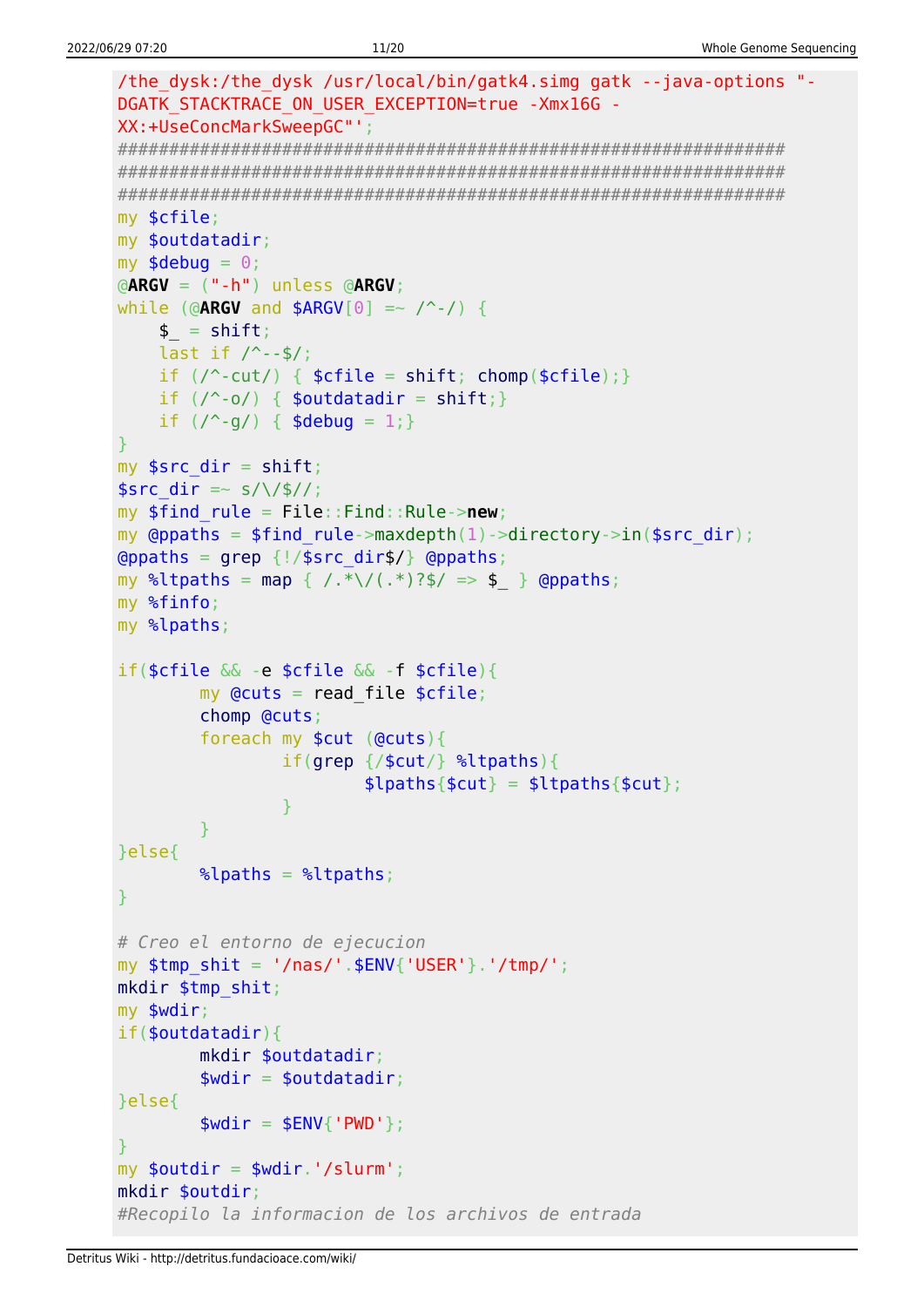```
foreach my $pollo (sort keys %lpaths){
          opendir PD, $lpaths{$pollo} or next;
         my @fqs = qrep { |}/^{\wedge}readdir PD;
          #$finfo{$pollo}{'name'} = $pollo;
         $finfo{$pollo}{'parh'} = $lpaths{$pollo}; foreach my $fq (@fqs) {
                  $ = $fg;my \ddot{\text{Gids}} = \frac{\text{V}(\ddot{\text{d}}^*)\left(\frac{d^*}{\text{d}}\right)\left(\frac{d^*}{\text{d}}\right)\left(\frac{d^*}{\text{d}}\right)}{\text{d}^*}$finfo{$pollo}{'rq name'} = 'V'.$ids[0].' L'.$ids[1]; push @{ $finfo{$pollo}{'fq_list'} }, $ids[2];
 }
}
#Creo y ejecuto los procesos
my @jobids;
foreach my $pollo (sort keys %finfo){
         mv $udir = $wdir.'/'.$pollo:
          mkdir $udir;
         my $tmpdir = $udir.'/tmp'; mkdir $tmpdir;
          my $resdir = $udir.'/results';
          mkdir $resdir;
         my $gsconv = " ";
          my @ujobids;
         (my $pname = $pollo) =~ s/-//g;
         for (my \text{Si}=0; \text{Si} < 4; \text{Si}++){
                  my $fqid = $finfo{$pollo}{'fg list'}[2*$i];my \text{porderfile} = \text{poutdir.}'/\text{bwa}. \text{pollo.}''.'.\text{si.}'.s\text{h'};
                   open ORD, ">$orderfile" or die "Couldnt create file";
                   print ORD '#!/bin/bash'."\n";
                   print ORD '#SBATCH -J sam_'.$pollo."\n";
                   print ORD '#SBATCH --time=24:0:0'."\n";
                   print ORD '#SBATCH -o '.$outdir.'/bwa_'.$pollo.'-
%j'."\n";
                   print ORD '#SBATCH -c 8'."\n";
                   print ORD '#SBATCH --mem-per-cpu=4G'."\n";
                   print ORD '#SBATCH -p fast'."\n";
                   print ORD '#SBATCH --mail-
type=FAIL,TIME_LIMIT,STAGE_OUT'."\n"; #no quieres que te mande email de
todo
                   print ORD '#SBATCH --mail-user='."$ENV{'USER'}\n";
                   print ORD $bwa.' mem -t 4 -R
"@RG\tID:'.$finfo{$pollo}{'fq_name'}.'_'.$fqid.'\tSM:'.$pname.'\tPL:BGI
\tPI:380" -M '.$ref_dir.'/Homo_sapiens_assembly38
'.$finfo{$pollo}{'path'}.'/'.$finfo{$pollo}{'fq_name'}.'_'.$fqid.'_1.fq
.gz
'.$finfo{$pollo}{'path'}.'/'.$finfo{$pollo}{'fq_name'}.'_'.$fqid.'_2.fq
.gz > '.$tmpdir.'/'.$pname.'_'.$i.'.sam';
                   print ORD "\n";
                   close ORD;
                  $gsconv = 'I='. $tmodir.'/'.$pname.''.§i.'.sam '; system("sbatch $orderfile");
```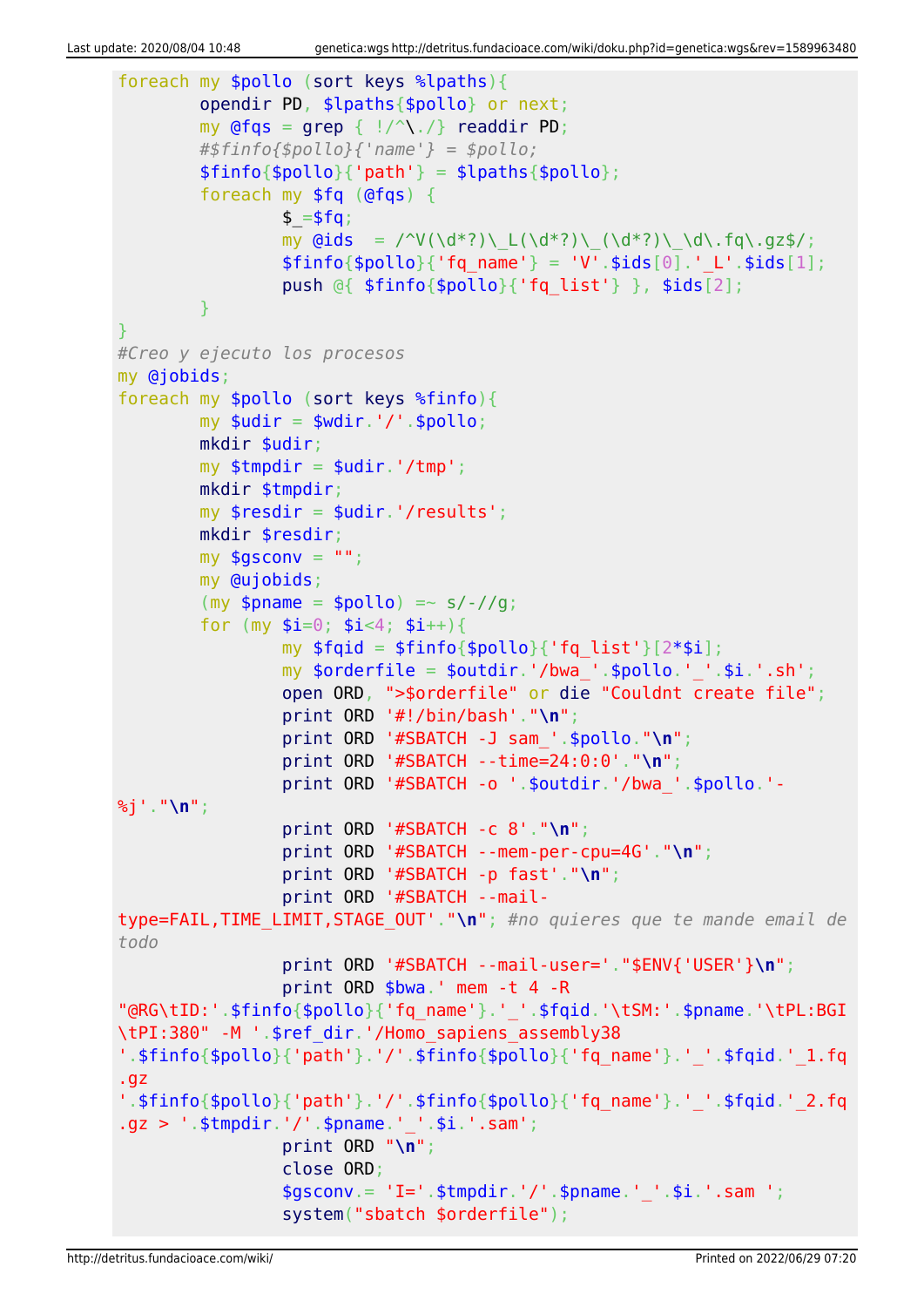```
 }
         my $orderfile = $outdir.'/merge_'.$pollo.'.sh';
         open ORD, ">$orderfile";
         print ORD '#!/bin/bash'."\n";
         print ORD '#SBATCH -J sam_'.$pollo."\n";
         print ORD '#SBATCH -p fast'."\n";
         print ORD '#SBATCH -o '.$outdir.'/merge_'.$pollo.'-%j'."\n";
         print ORD '#SBATCH -c 8'."\n";
         print ORD '#SBATCH --mem-per-cpu=4G'."\n";
         print ORD '#SBATCH -p fast'."\n";
         print ORD '#SBATCH --mail-type=FAIL,TIME_LIMIT,STAGE_OUT'."\n";
#no quieres que te mande email de todo
         print ORD '#SBATCH --mail-user='."$ENV{'USER'}\n";
         print ORD $picard.' MergeSamFiles '.$gsconv.'
O='.$tmpdir.'/'.$pname.'.sam'."\n";
         print ORD $picard.' SortSam I='.$tmpdir.'/'.$pname.'.sam
O='.$tmpdir.'/'.$pname.'_sorted.bam SORT_ORDER=coordinate'."\n";
         print ORD $samtools.' index
'.$tmpdir.'/'.$pname.'_sorted.bam'."\n";
         close ORD;
         my $order = 'sbatch --dependency=singleton '.$orderfile;
        my $ujobid = `$order';split ' ', $ujobid )[-1 ]; $orderfile = $outdir.'/verify_'.$pollo.'.sh';
         open ORD, ">$orderfile";
         print ORD '#!/bin/bash'."\n";
         print ORD '#SBATCH -J verify_'.$pollo."\n";
         print ORD '#SBATCH -p fast'."\n";
         print ORD '#SBATCH -o '.$outdir.'/verify_'.$pollo.'-%j'."\n";
         print ORD '#SBATCH -c 4'."\n";
         print ORD '#SBATCH --mem-per-cpu=4G'."\n";
         print ORD '#SBATCH -p fast'."\n";
         print ORD '#SBATCH --mail-type=FAIL,TIME_LIMIT,STAGE_OUT'."\n";
#no quieres que te mande email de todo
         print ORD '#SBATCH --mail-user='."$ENV{'USER'}\n";
         print ORD $verifybamib. ' --vcf
'.$ref_dir.'/hapmap_3.3.hg38.vcf.gz --bam
'.$tmpdir.'/'.$pname.' sorted.bam --chip-none --maxDepth 1000 --precise
--verbose --ignoreRG --out '.$resdir.'/'.$pname.' verifybam |& grep -v
"Skipping marker"'."\n";
         close ORD;
         $order = 'sbatch --dependency=afterok:'.$ujobid.' '.$orderfile;
        my $jobid = `$order';split ' ', $jobid )[-1 ]; push @jobids, $jobid;
         $orderfile = $outdir.'/validate_'.$pollo.'.sh';
         open ORD, ">$orderfile";
         print ORD '#!/bin/bash'."\n";
         print ORD '#SBATCH -J validate_'.$pollo."\n";
         print ORD '#SBATCH -p fast'."\n";
```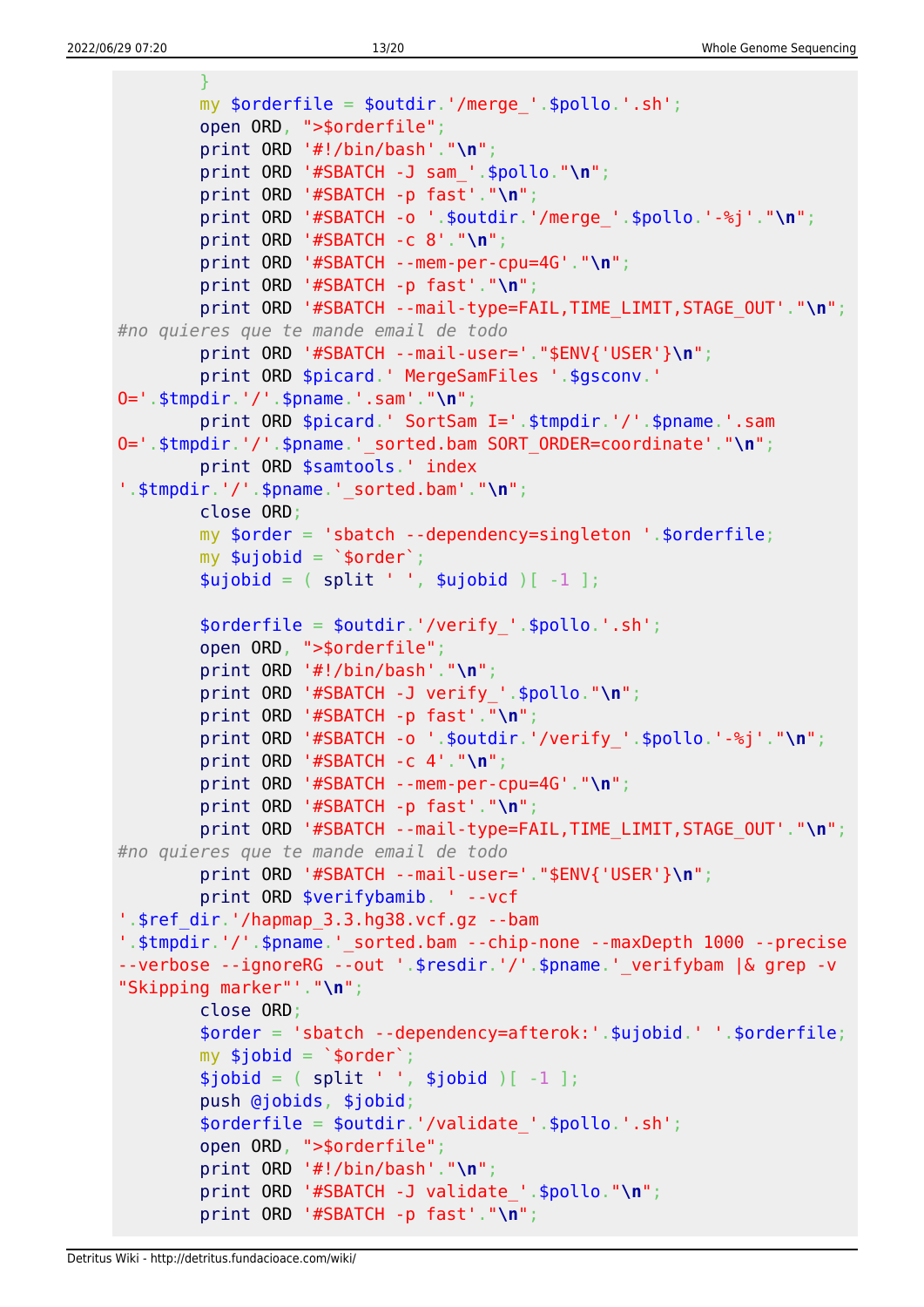```
 print ORD '#SBATCH -o '.$outdir.'/validate_'.$pollo.'-%j'."\n";
         print ORD '#SBATCH -c 12'."\n";
         print ORD '#SBATCH --mem-per-cpu=4G'."\n";
         print ORD '#SBATCH -p fast'."\n";
         print ORD '#SBATCH --mail-type=FAIL,TIME_LIMIT,STAGE_OUT'."\n";
#no quieres que te mande email de todo
         print ORD '#SBATCH --mail-user='."$ENV{'USER'}\n";
        print ORD $picard.' ValidateSamFile IGNORE=MATE NOT FOUND
IGNORE=MISSING_READ_GROUP IGNORE=RECORD_MISSING_READ_GROUP
I='.$tmpdir.'/'.$pname.'_sorted.bam'."\n";
         print ORD $picard.' MarkDuplicates
I='.$tmpdir.'/'.$pname.' sorted.bam
O='.$tmpdir.'/'.$pname.'_GATKready.bam
METRICS_FILE='.$resdir.'/'.$pname.'_metrics.txt QUIET=true
MAX RECORDS IN RAM=2000000 ASSUME SORTED=TRUE CREATE INDEX=TRUE'."\n";
         print ORD $gatk3.' -T DepthOfCoverage -R
'.$ref dir.'/Homo sapiens assembly38.fasta -nt 1 -ct 10 -ct 15 -ct 20 -
ct 30 --omitDepthOutputAtEachBase --omitIntervalStatistics --
omitLocusTable -L '.$ref_dir.'/MGI_Exome_Capture_V5_bis2.bed -I
'.$tmpdir.'/'.$pname.'_GATKready.bam -o
'.$resdir.'/'.$pname.'_exome_coverage'."\n";
         print ORD $gatk4.' BaseRecalibrator -I
'.$tmpdir.'/'.$pname.' GATKready.bam -R
'.$ref dir.'/Homo sapiens assembly38.fasta --known-sites
'.$ref_dir.'/Mills_and_1000G_gold_standard.indels.hg38.vcf.gz --known-
sites '.$ref_dir.'/dbsnp_146.hg38.vcf.gz --known-sites
'.$ref_dir.'/1000G_phase1.snps.high_confidence.hg38.vcf.gz -O
'.$resdir.'/'.$pname.'_recal_data.table1'."\n";
         print ORD $gatk4.' ApplyBQSR -R
'.$ref_dir.'/Homo_sapiens_assembly38.fasta -I
'.$tmpdir.'/'.$pname.'_GATKready.bam -bqsr-recal-file
'.$resdir.'/'.$pname.'_recal_data.table1 -O
'.$resdir.'/'.$pname.'_recal.bam'."\n";
         print ORD $gatk4.' AnalyzeCovariates -bqsr
'.$resdir.'/'.$pname.'_recal_data.table1 --plots
'.$resdir.'/'.$pname.'_AnalyzeCovariates.pdf'."\n";
         print ORD $gatk4.' BaseRecalibrator -I
'.$resdir.'/'.$pname.'_recal.bam -R
'.$ref_dir.'/Homo_sapiens_assembly38.fasta --known-sites
'.$ref_dir.'/Mills_and_1000G_gold_standard.indels.hg38.vcf.gz --known-
sites '.$ref_dir.'/dbsnp_146.hg38.vcf.gz --known-sites
'.$ref_dir.'/1000G_phase1.snps.high_confidence.hg38.vcf.gz -O
'.$resdir.'/'.$pname.'_recal_data.table2'."\n";
         print ORD $gatk4.' AnalyzeCovariates -before
'.$resdir.'/'.$pname.'_recal_data.table1 -after
'.$resdir.'/'.$pname.'_recal_data.table2 -plots
'.$resdir.'/'.$pname.'_before-after-plots.pdf'."\n";
         print ORD $gatk4.' HaplotypeCaller -R
'.$ref dir.'/Homo sapiens assembly38.fasta -I
'.$resdir.'/'.$pname.'_recal.bam -ERC GVCF --dbsnp
'.$ref_dir.'/dbsnp_146.hg38.vcf.gz -O
```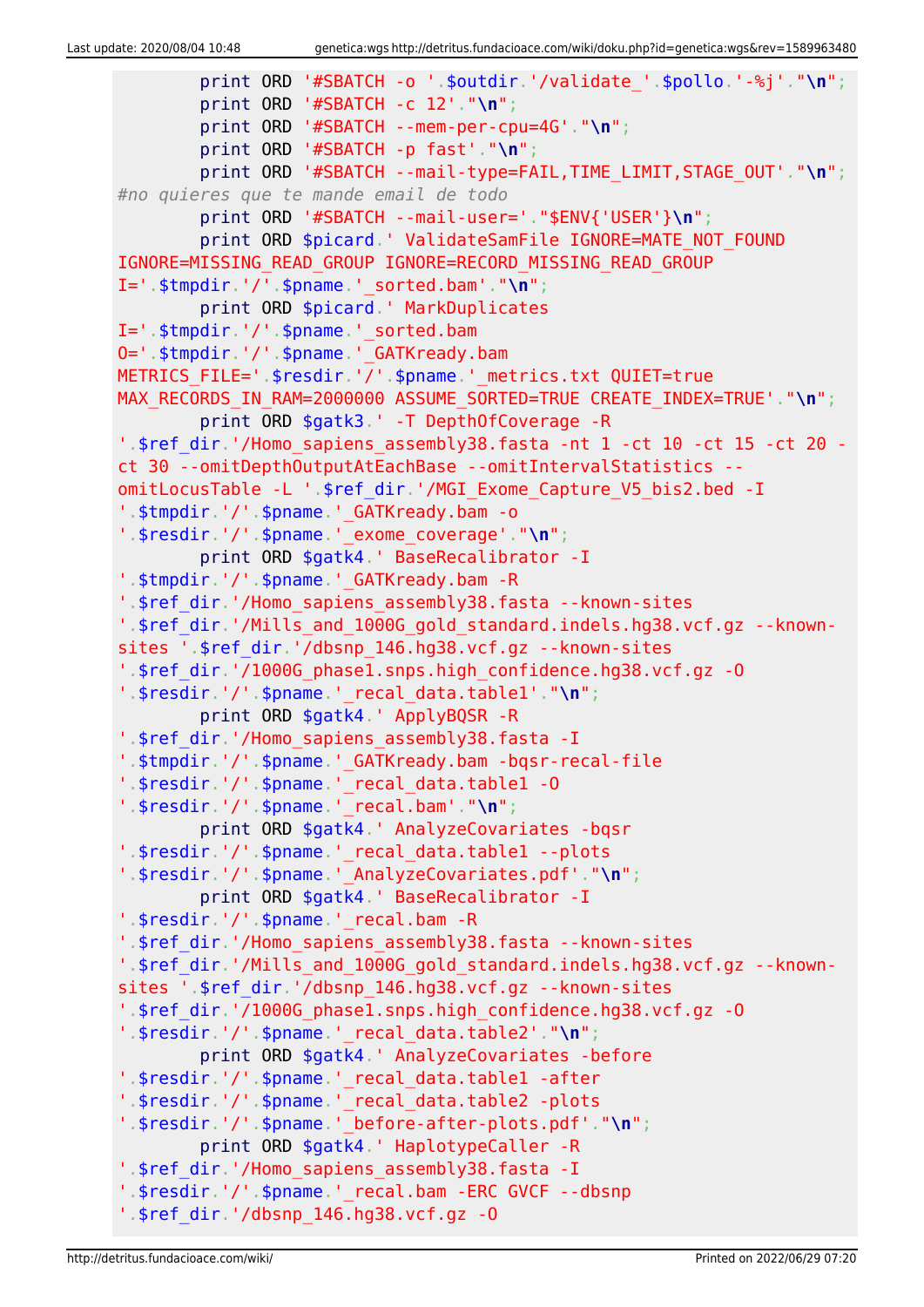```
'.$resdir.'/'.$pname.' raw.snps.index.org.vcf.g.'."\\n'';print ORD $gatk4_l.' VariantEval -R
'.$ref dir.'/Homo sapiens assembly38.fasta -L
'.$ref dir.'/MGI Exome Capture V5 bis2.bed -D
'.$ref_dir.'/dbsnp_146.hg38.vcf.gz -0
'.$resdir.'/'.$pname.' eval.gatkreport --eval
'.$resdir.'/'.$pname.'_raw.snps.indels.g.vcf.gz'."\n";
        close ORD;
        \$order = 'sbatch -- dependency=afterok:'.$ujobid.''.sorderfile;$jobid = 'border';$jobid = ( split ' ', $jobid )[-1 ];push @jobids, $jobid;
my $orderfile = $outdir.'/wqs end.sh';
open ORD, ">$orderfile";
print ORD '#!/bin/bash'."\n";
print ORD '#SBATCH -J wgs_end'."\n";
print ORD '#SBATCH --mail-type=END'."\n"; #email cuando termine o falle
print ORD '#SBATCH --mail-user='."$ENV{'USER'}\n";
print ORD '#SBATCH -o '.$outdir.'/wgs_end-%j'."\n";
unless (\text{debug})print ORD "rm - rf $w-dir/*/tmp\n";
}else{
        print ORD ":\n\cdot\mathbb{R}";
close ORD;
my $sjobs = join(','',@jobids);my $order = 'sbatch --depend=afterok:'.$sjobs.' '.$orderfile;
print "$order\n";
exec($order);
```
### ●

# **Ejecucion**

La forma correcta de ejecutar el script es,

```
$ ./wqs.pl -o /the dysk/BGI exome/F18FTSEUET0180/WGS
/the dysk/BGI exome/F18FTSEUET0180/HUMehbE/
```
La opción -o indica al script donde guardar los resultados, en este caso en /the dysk/BGI exome/F18FTSEUET0180/WGS. Los datos se leeran desde /the dysk/BGI exome/F18FTSEUET0180/HUMehbE/,

La opcion -o no es obligatoria. En caso de no suministrar un directorio de salida, esta se escribira en el directorio actual desde donde se ejeuta el script.

Los resultados se escriben en el directorio de salida, haciendo un subdirectorio para cada sujeto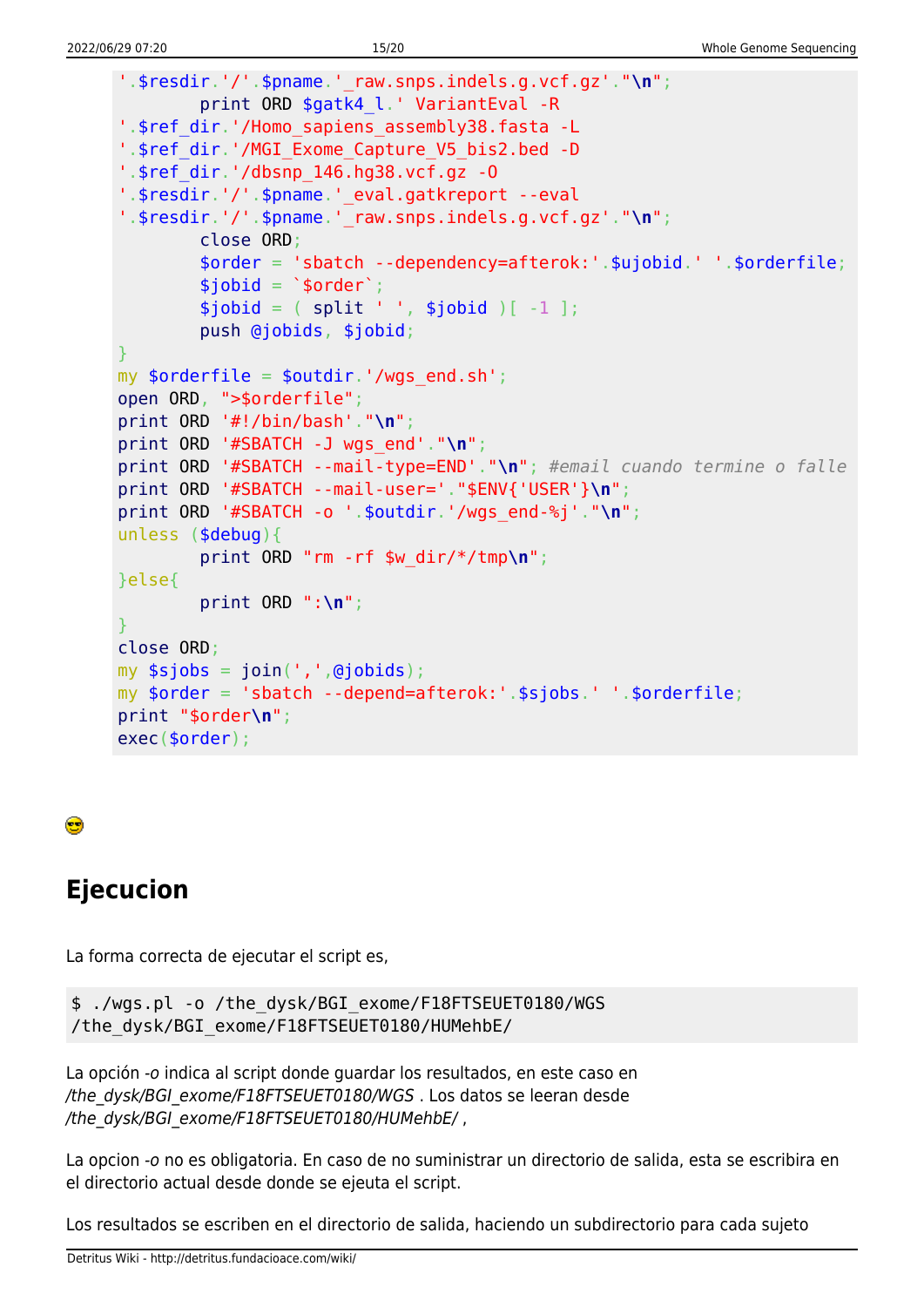analizado y siguiendo las mismas convenciones del input,

```
[osotolongo@brick03 WGS]$ ls /the_dysk/BGI_exome/F18FTSEUET0180/WGS
seq-1 seq-11 seq-13 seq-15 seq-17 seq-19 seq-20 seq-22
seq-24 seq-26 seq-28 seq-4 seq-6 seq-8 slurm
seq-10 seq-12 seq-14 seq-16 seq-18 seq-2 seq-21 seq-23
seq-25 seq-27 seq-3 seq-5 seq-7 seq-9
```
Dentro de cada sujeto se crea u n directorio results con los resultados del analisis,

```
[osotolongo@brick03 WGS]$ tree seq-1
seq-1
└── results
      - seql_AnalyzeCovariates.pdf
       - segl before-after-plots.pdf
       - seql eval.gatkreport
       - seql exome coverage.sample statistics
       - segl exome coverage.sample summary
        ├── seq1_metrics.txt
       - seql raw.snps.indels.g.vcf.gz
       - segl raw.snps.indels.g.vcf.gz.tbi
        ├── seq1_recal.bai
       - seql recal.bam
       - seql recal data.table1
        ├── seq1_recal_data.table2
       - seql verifybam.depthSM
       - seql verifybam.log
       - seql verifybam.selfSM
1 directory, 15 files
```
#### **trick**

Esta estructura permitiria ejecutar,

```
$ ./wgs.pl -o /the_dysk/BGI_exome/F18FTSEUET0180/HUMehbE
/the_dysk/BGI_exome/F18FTSEUET0180/HUMehbE
```
y **en caso de no tener problemas con los permisos**, los resultados quedarian en un directorio dentro del mismo sujeto de proyecto. No se ha hecho asi por defecto previendo precisamente los problemas de permisos.

### **Troubleshooting**

Pueden ocurrir multitud de problemas en la ejecucion del script. Afortunadamente un fallo en uno de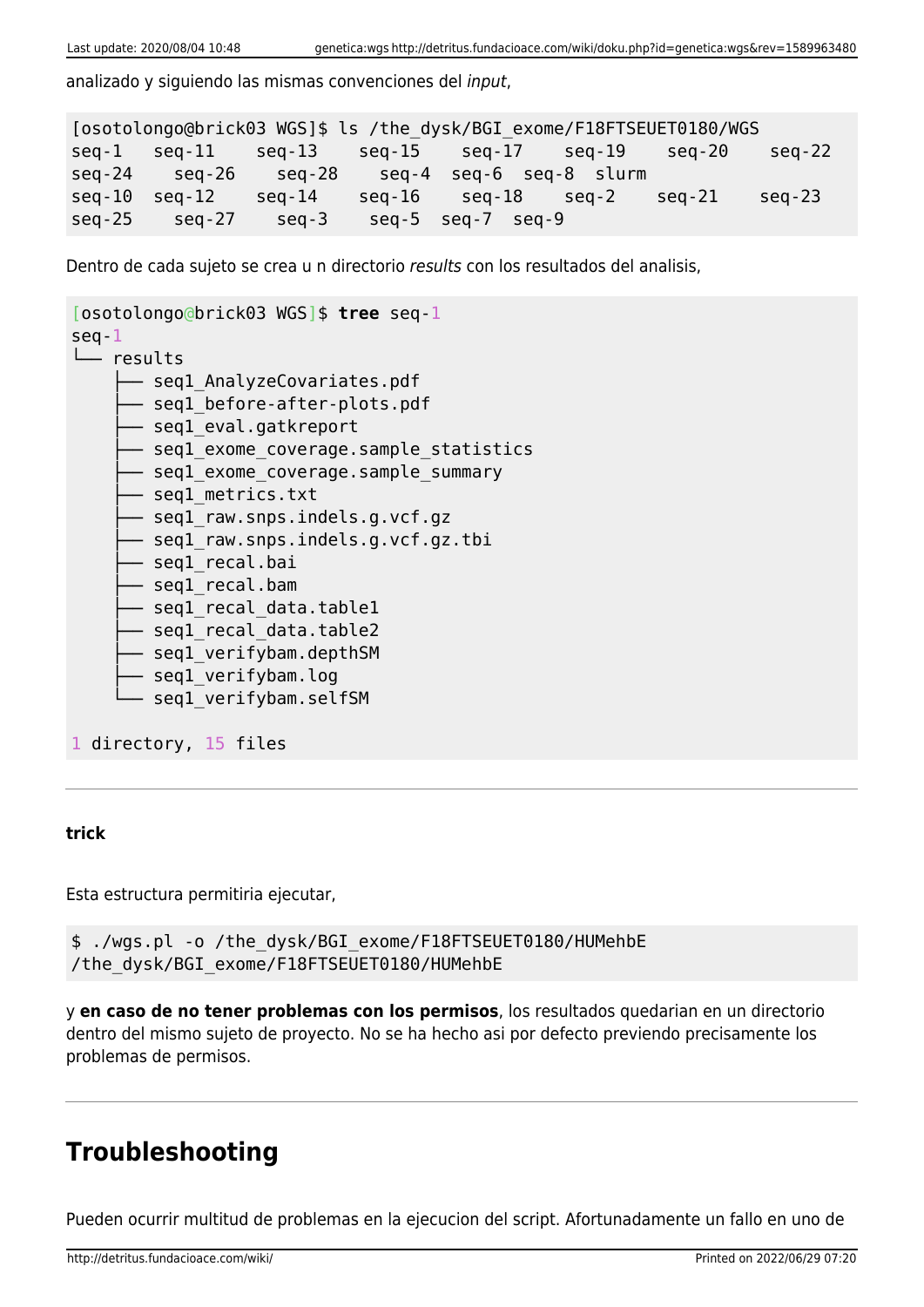las tareas afecta solamente al sujeto individual sobre el que se realiza la tarea. El resto de sujetos se procesara correctamente.

Al ocurrir un fallo en algun script, el sistema enviara un email informando del fallo y el jobid asociado. Toda la informacion ira en el subject del email.

### **ejemplo 1**

Aqui se informa que la tarea con *jobid = 154540* ha fallado. Tambien sabemos que esta relacionada con el sujeto seq-27.

```
SLURM Job_id=154540 Name=sam_seq-27 Failed, Run time 00:28:28, FAILED,
ExitCode 1
```
Ahora, dentro del directorio de output se crea un directorio llamado slurm donde se guardan todos los logs de ejecucion de las tareas. Hemos de buscar este fallo en particular por el jobid,

```
[osotolongo@brick03 WGS]$ ls slurm/ | grep 154540
bwa_seq-27-154540
```
una vez localizado el log correcto podeos buscar el error manualmente,

[osotolongo@brick03 WGS]\$ less slurm/bwa\_seq-27-154540

o simplemente hacer algun grep,

```
[osotolongo@brick03 WGS]$ grep -i error slurm/bwa_seq-27-154540
[gzread] Input/output error
```
Como informacion adicional, en el directorio slurm tambien se guardan los scripts a ejecutar para cada parte del proceso,

```
[osotolongo@brick03 WGS]$ ls slurm/ | grep seq-27 | grep sh
bwa_seq-27_0.sh
bwa_seq-27_1.sh
bwaseq-27 2.sh
bwa_seq-27_3.sh
merge_seq-27.sh
validate_seq-27.sh
verify_seq-27.sh
```
El nombre del log nos dice que ha fallado alguno de los bwa. En caso de querer depurar mas lo que ha pasado podemos leer el log y encontrar cual de los comandos ha fallado exactamente.

### **ejemplo 2**

Algo menos basico, recibimos un email con subject,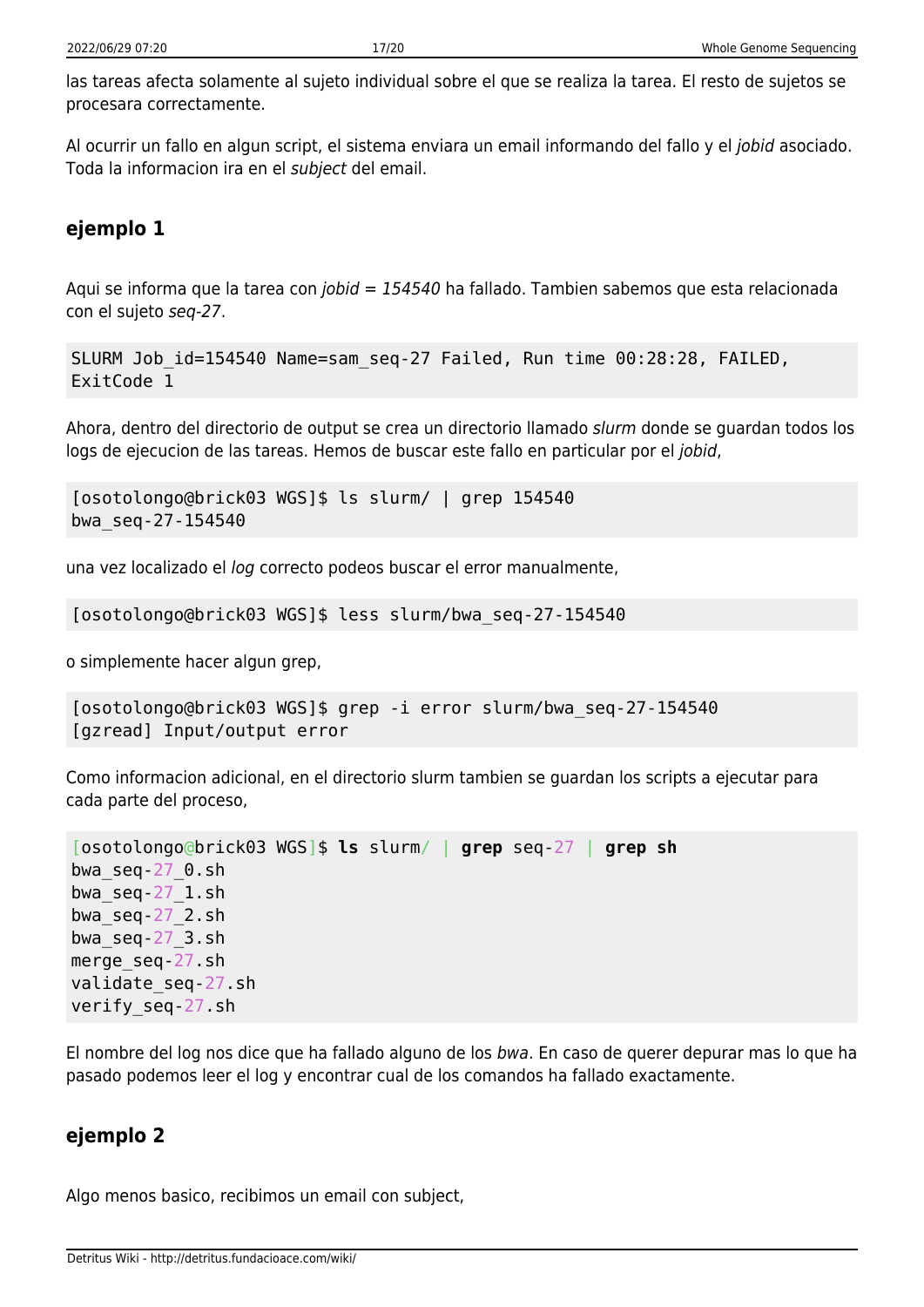SLURM Job\_id=154595 Name=validate\_seq-8 Failed, Run time 01:01:18, FAILED, ExitCode 2

y buscamos el log correspondiente,

[osotolongo@brick03 WGS]\$ ls slurm/ | grep 154595 validate\_seq-8-154595

Aqui si hacemos,

[osotolongo@brick03 WGS]\$ grep -i error slurm/validate\_seq-8-154595

obtenemos un monton de informacion ya que el error ocurrio a un nivel y todos los niveles posteriores arrojan errores. Asi que no hay mas remediio que leerse el log con calma, y vemos que mientras se hace **MarkDuplicates** tenemos un error de Java,

```
Exception in thread "main" picard.PicardException: Exception writing
ReadEnds to file.
         at
picard.sam.markduplicates.util.ReadEndsForMarkDuplicatesCodec.decode(ReadEnd
sForMarkDuplicatesCodec.java:110)
         at
picard.sam.markduplicates.util.ReadEndsForMarkDuplicatesCodec.decode(ReadEnd
sForMarkDuplicatesCodec.java:32)
         at
htsjdk.samtools.util.SortingCollection$FileRecordIterator.advance(SortingCol
lection.java:630)
         at
htsjdk.samtools.util.SortingCollection$FileRecordIterator.next(SortingCollec
tion.java:620)
         at htsjdk.samtools.util.PeekIterator.peek(PeekIterator.java:69)
         at
htsjdk.samtools.util.SortingCollection$PeekFileRecordIteratorComparator.comp
are(SortingCollection.java:655)
         at
htsjdk.samtools.util.SortingCollection$PeekFileRecordIteratorComparator.comp
are(SortingCollection.java:652)
         at java.util.TreeMap.compare(TreeMap.java:1295)
         at java.util.TreeMap.put(TreeMap.java:538)
         at java.util.TreeSet.add(TreeSet.java:255)
         at
htsjdk.samtools.util.SortingCollection$MergingIterator.next(SortingCollectio
n.java:566)
at at a t
picard.sam.markduplicates.MarkDuplicates.generateDuplicateIndexes(MarkDuplic
ates.java:729)
         at
picard.sam.markduplicates.MarkDuplicates.doWork(MarkDuplicates.java:259)
         at
picard.cmdline.CommandLineProgram.instanceMain(CommandLineProgram.java:305)
```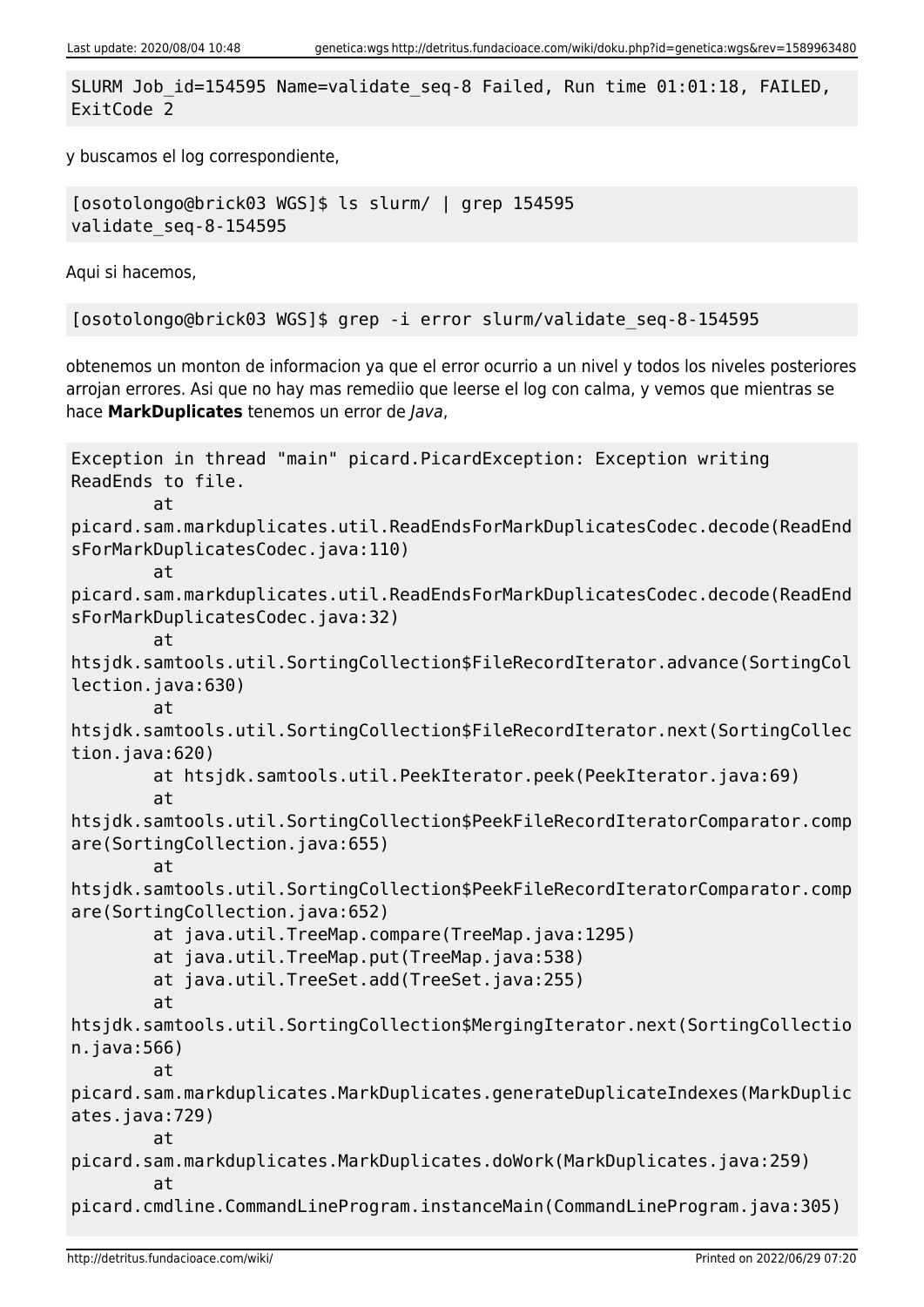Este error desencadena todos los demas errores.

Dado que sabemos que este log corresponde al script validate seq-8.sh podemos encontrar rapidamente el comando culpable del error,

```
[osotolongo@brick03 WGS]$ grep MarkDuplicates slurm/validate_seq-8.sh
java -Djava.io.tmpdir=/nas/osotolongo/tmp/ -Xmx8g -jar
/nas/usr/local/bin/picard.jar MarkDuplicates
I=/the_dysk/BGI_exome/F18FTSEUET0180/WGS/seq-8/tmp/seq8_sorted.bam
O=/the_dysk/BGI_exome/F18FTSEUET0180/WGS/seq-8/tmp/seq8_GATKready.bam
METRICS FILE=/the dysk/BGI exome/F18FTSEUET0180/WGS/seq-8/tmp/seq8 metrics.t
xt QUIET=true MAX_RECORDS_IN_RAM=2000000 ASSUME_SORTED=TRUE
CREATE_INDEX=TRUE
```
e intentar reparar lo que este mal.

### **Opciones extra**

#### **lista de inclusion**

Digamos que de un pool de sujetos han fallado 2 o 3. No queremos tener que ejecutar el analisis para todos los sujetos, solo para los que han fallado. No queremos mover los sujetos que han fallado a un nuevo directorio pues atenta contra la organizacion del trabajo y el uso correcto del tiempo.

Para esto existe la opcion -cut

#### **debug**

Para ayudar en la localizacion de errores existe la opcion -g, para indicar que no se borren los archivos temporales. El comando,

\$ ./wgs.pl -g -o /the\_dysk/BGI\_exome/F18FTSEUET0180/WGS